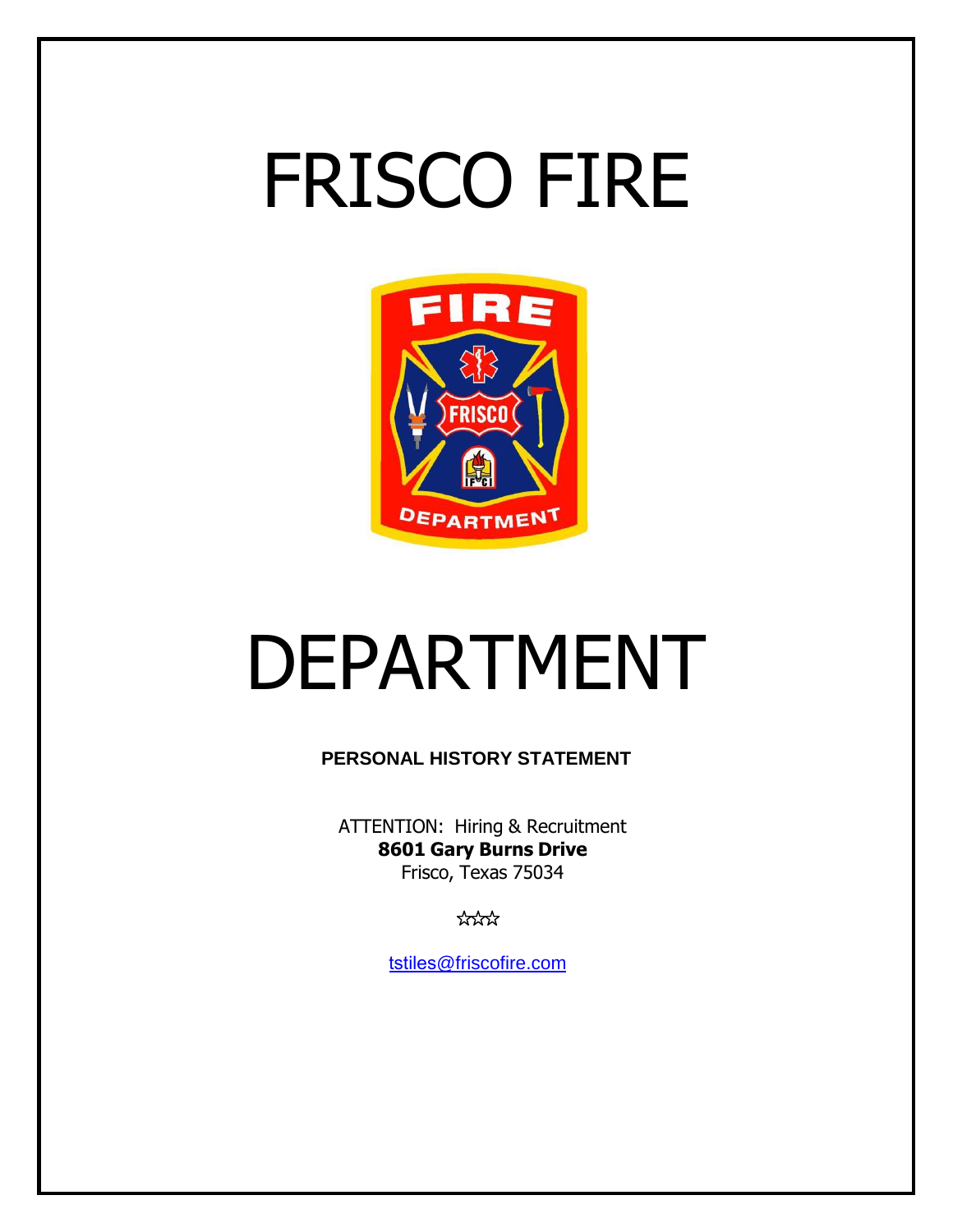#### *INSTRUCTIONS READ CAREFULLY BEFORE PROCEEDING*

These instructions are provided as a guide to assist you in properly completing your Personal History Statement. It is essential that the information be **accurate** and **complete** in all respects. You are responsible for accurate and thorough completion of this document. Submission of an incomplete Personal History Statement will result in an applicant being discontinued from the application process. This information will be used as the basis for a background investigation that will determine your eligibility for employment.

- 1. Avoid any errors by reading the directions carefully *before* making any entries on the form.
- 2. Be sure your information is correct and in proper sequence before you begin. Begin your employment history with your most current position. Go back in your employment history to the age of 16.
- 3. Your Personal History Statement must be printed legibly in black ink, not typewritten, by you and no other person.
- 4. Answer all questions completely and accurately. If a question is not applicable to you, enter N/A in the space provided; **do not leave any blanks**. Deliberately omitting or misrepresenting facts will result in the rejection of your application.
- 5. If there is insufficient space on the form for you to include all information required, attach extra sheets to the Personal History Statement. Be sure to reference the relevant section and question number before continuing your answer.
- 6. You are responsible for obtaining correct names, address, and telephone numbers. If you are not sure of an address or telephone number, check it by personal verification.
- 7. The Authorization for Release of Information must be notarized.
- 8. You must bring this completed form with you to the written examination. Failure to do so may result in you not being able to take the written exam.

## **WARNING!**

#### **THIS DOCUMENT IS A GOVERMENT RECORD.**

KNOWINGLY MAKING A FALSE ENTRY ON A GOVERNMENT RECORD IS A FELONY.

**I, the undersigned, have read and understand all of the above instructions and the warning. I understand that any falsifications or omissions in this Personal History Statement will result in my application being terminated, as any such act would constitute a criminal act.**

Applicant's Signature Date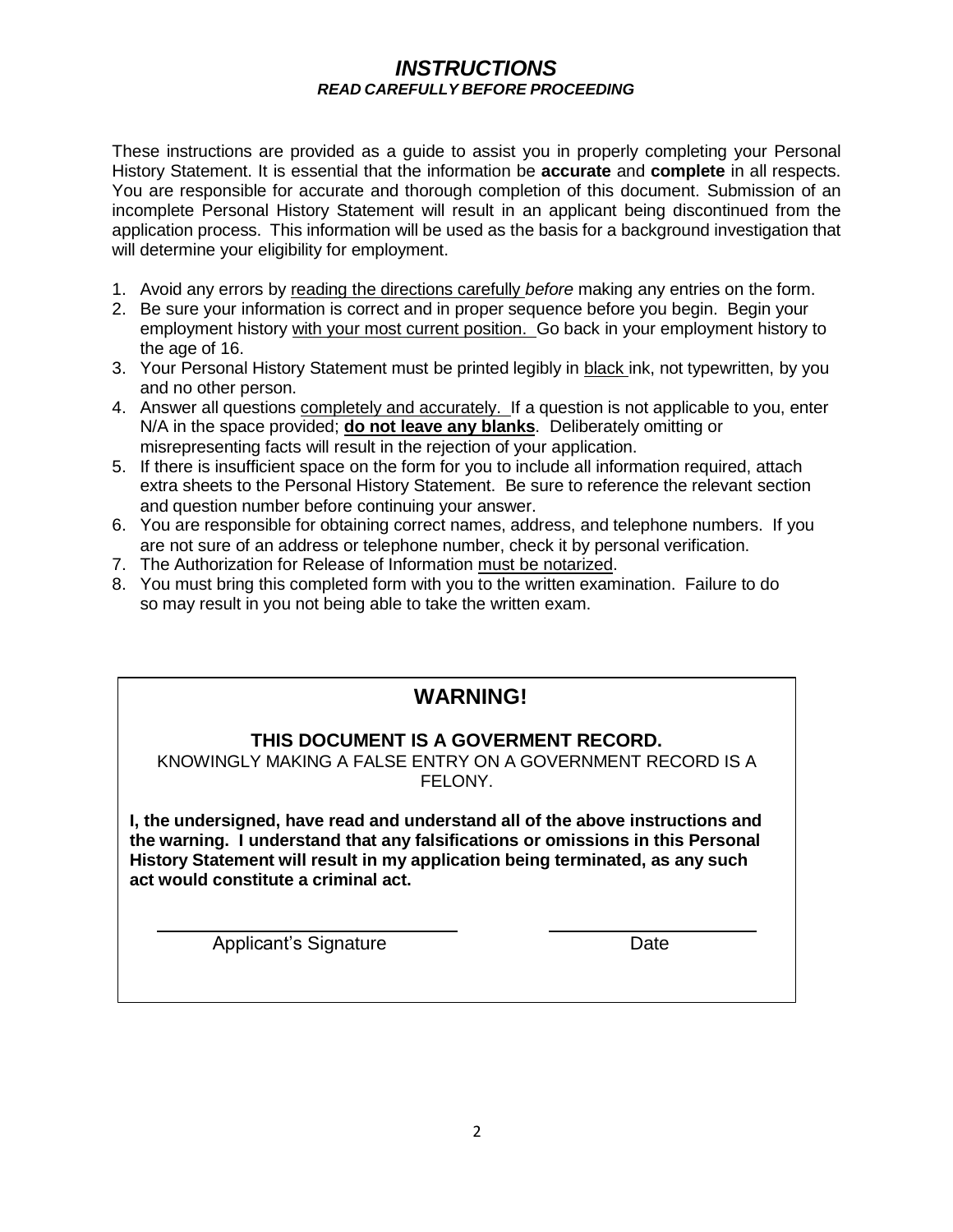## **AUTHORIZATION FOR RELEASE OF INFORMATION AGREEMENT**

To Whom It May Concern:

I am an applicant for a position with the Frisco Fire Department. The department needs to thoroughly investigate my employment background and personal history to evaluate my qualifications to hold the position for which I have applied. It is in the public's interest that all relevant information concerning my personal and employment history be disclosed to the Frisco Fire Department.

I hereby authorize any representative of the Frisco Fire Department bearing this release to obtain any information in your files pertaining to my employment records, and I hereby direct you to release such information upon request of the bearer. I do hereby authorize a review of and full disclosure of all records, or any part thereof, concerning myself, by and to any duly authorized agent of the Frisco Fire Department, whether said records are of public, private or confidential nature. The intent of this authorization is to give my consent for full and complete disclosure.

I further consent to your release, including photocopies, of any and all public and private information that you may have concerning me, my work record, my background and reputation, my military service records, my educational records, my financial status/credit report, my criminal history record, including any arrest records and any information contained in investigatory files, efficiency ratings, complaints or grievances filed against me. I further request release of attendance records, polygraph examinations and any internal affairs investigations and discipline, including any files, which are deemed to be confidential and/or sealed.

I understand my rights under Title 5, United States Code, Section 552a, the Privacy Act of 1974, with regard to access and disclosure of records, and I waive those rights with the understanding that information furnished will be used by the Frisco Fire Department in conjunction with employment procedures.

I hereby authorize the National Personnel Records Center, St. Louis, Missouri, or other custodian of my military record (if applicable) to release to the Frisco Fire Department information or photocopies from my military personnel records. This could include photocopies of my DD214, Report of Separation, etc.

A photocopy or fax copy of this release form will be valid as an original thereof, although the said photocopy of fax copy does not contain an original writing of my signature. Should there be any questions as to the validity of this release, you may contact me at the address listed on this form.

I agree to indemnify and hold harmless the person to whom this request is presented and his agents and employees, from and against all claims, damages, losses and expenses, including reasonable attorney's fees, arising out of or by reason of complying with this request.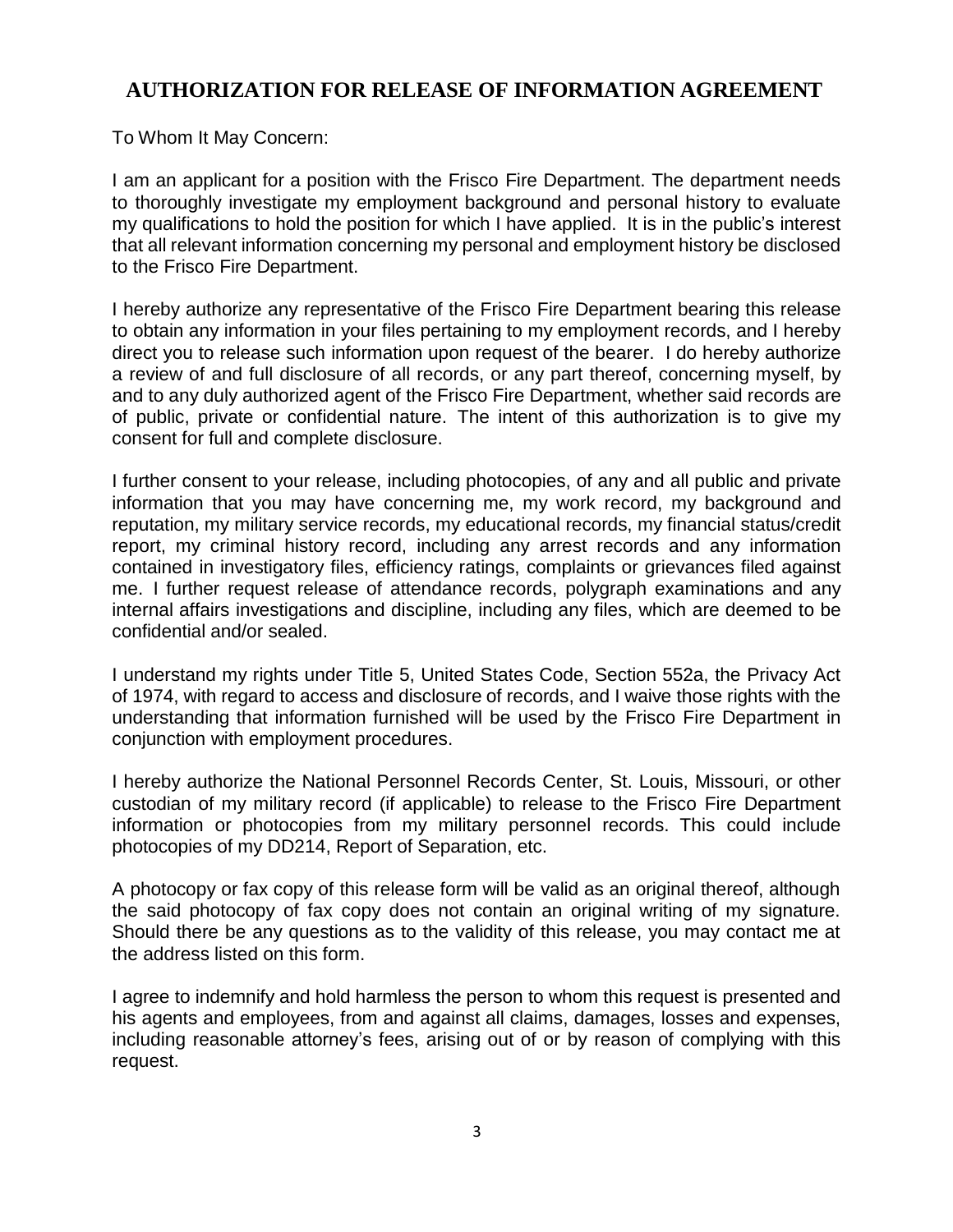I agree to submit to a drug test as is required of me upon offer of employment, or if employed by the Frisco Fire Department, at any time thereafter. I further agree that I will take polygraph, medical and psychological examinations and my employment will be contingent upon satisfactory results of all examinations. I further understand that this is an application for employment and that no employment contract is being offered. I understand that if I am employed, such employment is for an indefinite period of time and that the Frisco Fire Department can change wages, benefits and conditions at any time. I have read and understand the above.

I further agree to waive any right whatsoever to the background investigation report or psychological report developed through this waiver.

| Printed Name                        | Date of Birth ________________ |
|-------------------------------------|--------------------------------|
|                                     |                                |
|                                     |                                |
| $\text{Telephone}(\_\_\_\_\_\_\_\_$ |                                |

State of Texas

SUBSCRIBED to and sworn before me,

This  $day of$  , 20

Notary Public

\_\_\_\_\_\_\_\_\_\_\_\_\_\_\_\_\_\_\_\_

**County**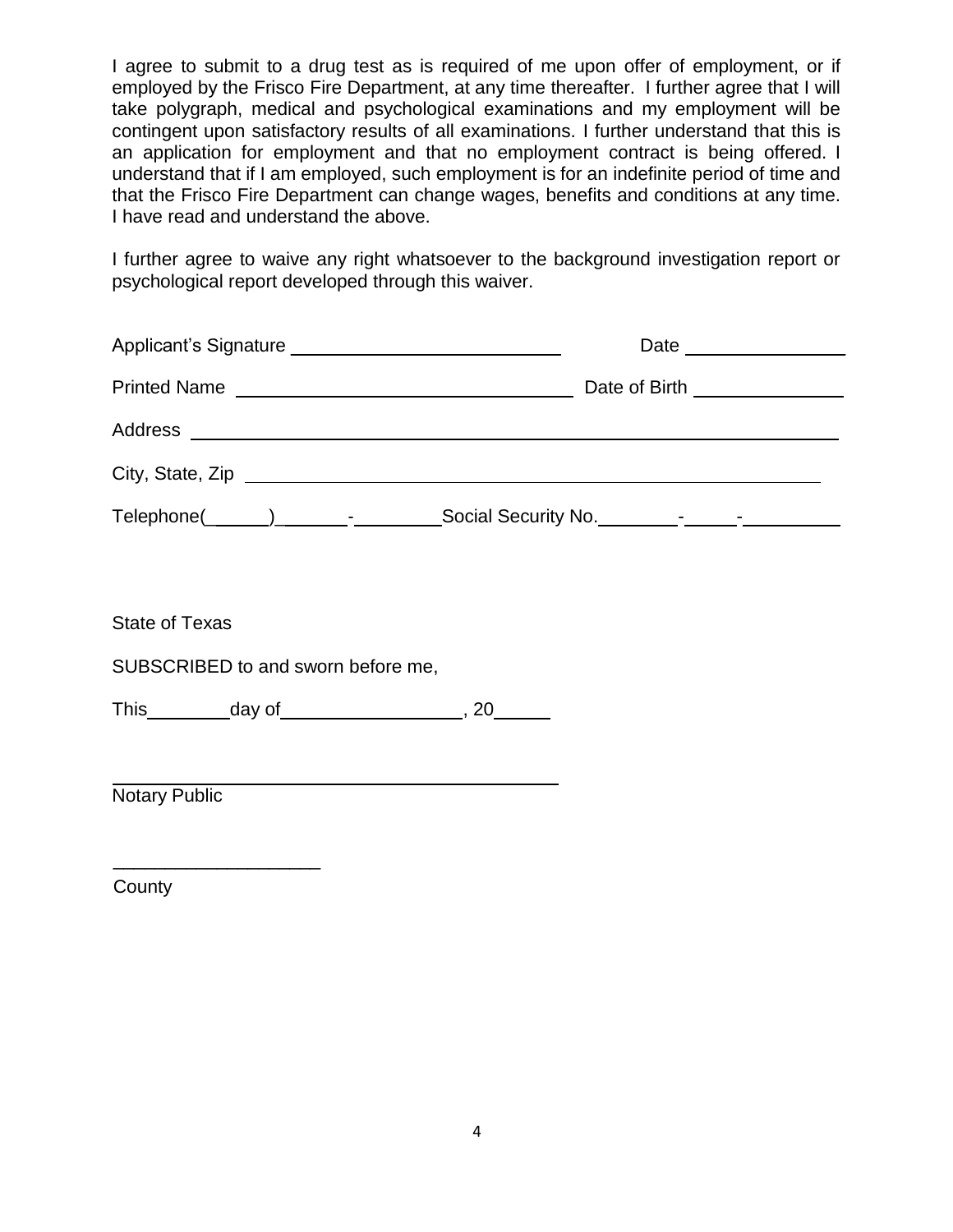## CITY OF FRISCO FIRE DEPARTMENT

## **Medical Conditions**

Before completing either the Physical Ability Test or the Medical Screen, an Applicant with a Category A or Category B medical condition (as defined in the National Fire Protection Association's NFPA 1582 Standard on Comprehensive Occupational Medical Program for Fire Departments) should review the requirements of the Physical Ability Test with his/her physician to determine if the Applicant can safely complete that phase of the testing process and accurately complete the medical screening form.

The above statement has been read and fully understood by the undersigned. Witness my signature, this the day of 1.1 and 20 ...

| <b>Applicant</b> | <b>Witness</b> |
|------------------|----------------|
|------------------|----------------|

Witness **Witness** 

THE STATE OF

COUNTY OF

BEFORE ME, the undersigned authority, a Notary Public in and for said County and State, on this day personally appeared known to me to be the person whose name is subscribed to the foregoing instrument, and acknowledged to me that he/she has read and fully understands said release of liability and that he/she executed the same for the purposes and consideration therein expressed.

GIVEN UNDER MY HAND AND SEAL OF OFFICE, this the day of

 $\overline{\phantom{a}}$ , A.D., 20  $\overline{\phantom{a}}$ .

Notary Public In and For\_\_\_\_\_\_\_\_\_\_\_\_\_\_\_\_\_\_County, State of \_\_\_\_\_\_\_\_\_\_\_\_\_\_\_\_\_\_\_\_\_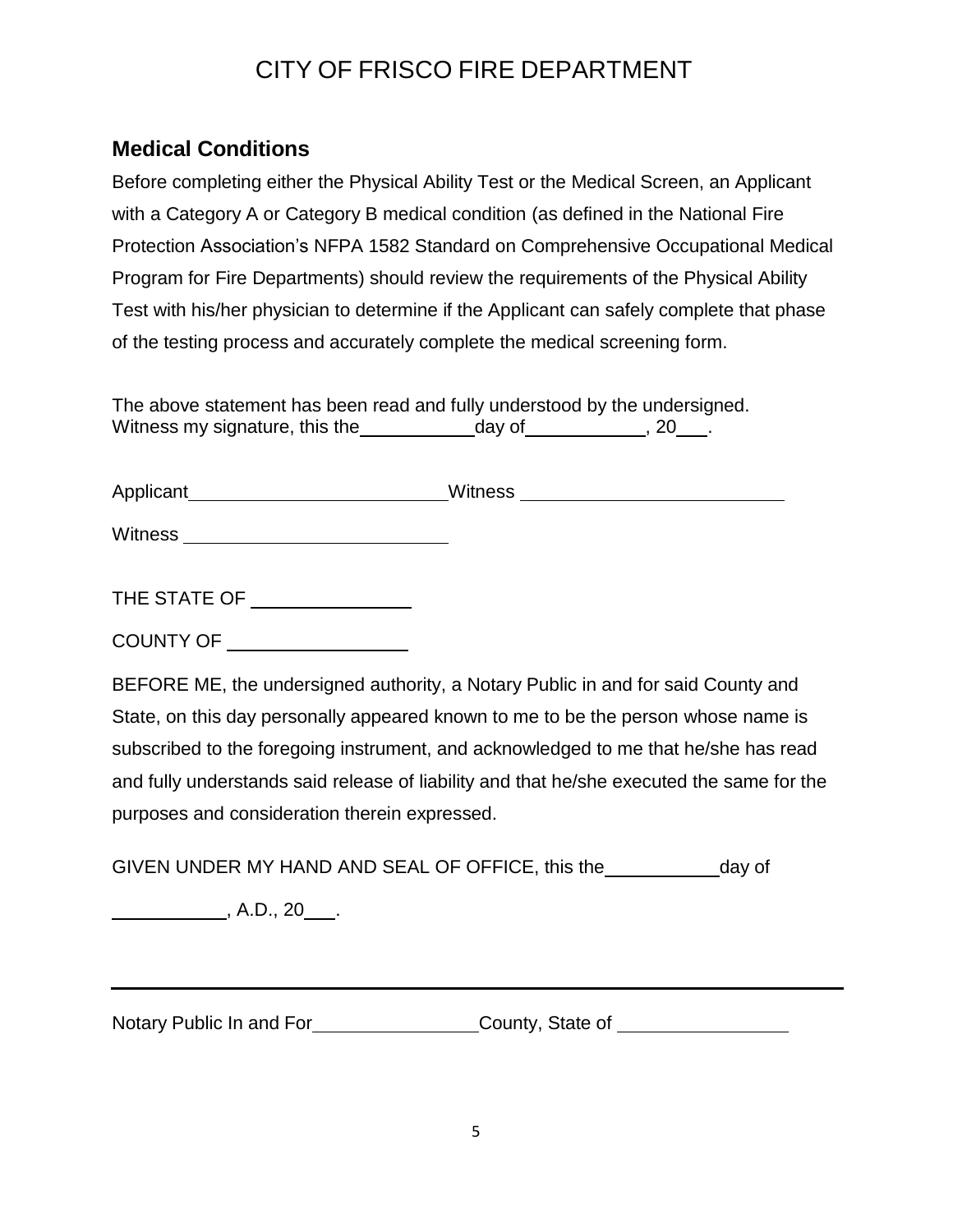## **STATE OF TEXAS COLLIN OF COUNTY**

## **Authorization for Release of Medical & Psychological Information**

\_\_, authorize the City of Frisco Fire Department to conduct, through its designated physician, psychologist, and/or laboratory testing facilities tests to determine my suitability for employment as a Firefighter with the City of Frisco, Texas, Fire Department.

- 1) I understand that in order to conduct some of these tests, it will be necessary that blood be drawn and said withdrawing of blood may include certain risks including discomfort from the needle, bruising, infection, bleeding, and/or soreness.
- 2) I understand that a Maximal Stress Test will be conducted as a part of the medical battery of tests. I understand that a stress test is an electrocardiogram recorded and monitored during an exercise test on either a treadmill or a bicycle and that the test may be terminated 1) upon request, 2) at the physician's discretion, or 3) completion of the test which will be at my maximum effort.
- 3) I understand that the risk of exercise testing to life itself is approximately 1 in 10,000 and that the risk of death for individuals with symptomatic arteriosclerotic heart disease not undergoing exercise testing in any given 24 hour period is greater than the risk of the test. I understand that I am to follow the testing staff's recommendations for limitations, if any, on my activities following the stress test.
- 4) I understand and agree that tests for certain communicable diseases including HIV and Tuberculosis will be conducted as part of the test battery. I understand that these tests are required in order to verify that I meet the requirements of the Texas Department of Health and/or schools which I may be required to attend in order to gain or maintain certification as a paramedic.
- 5) I understand and agree that the Frisco Fire Department will receive a report of any tests conducted under this authority and hereby give my consent for the results of any such testing to be provided to the Frisco Fire Department and/or its designee.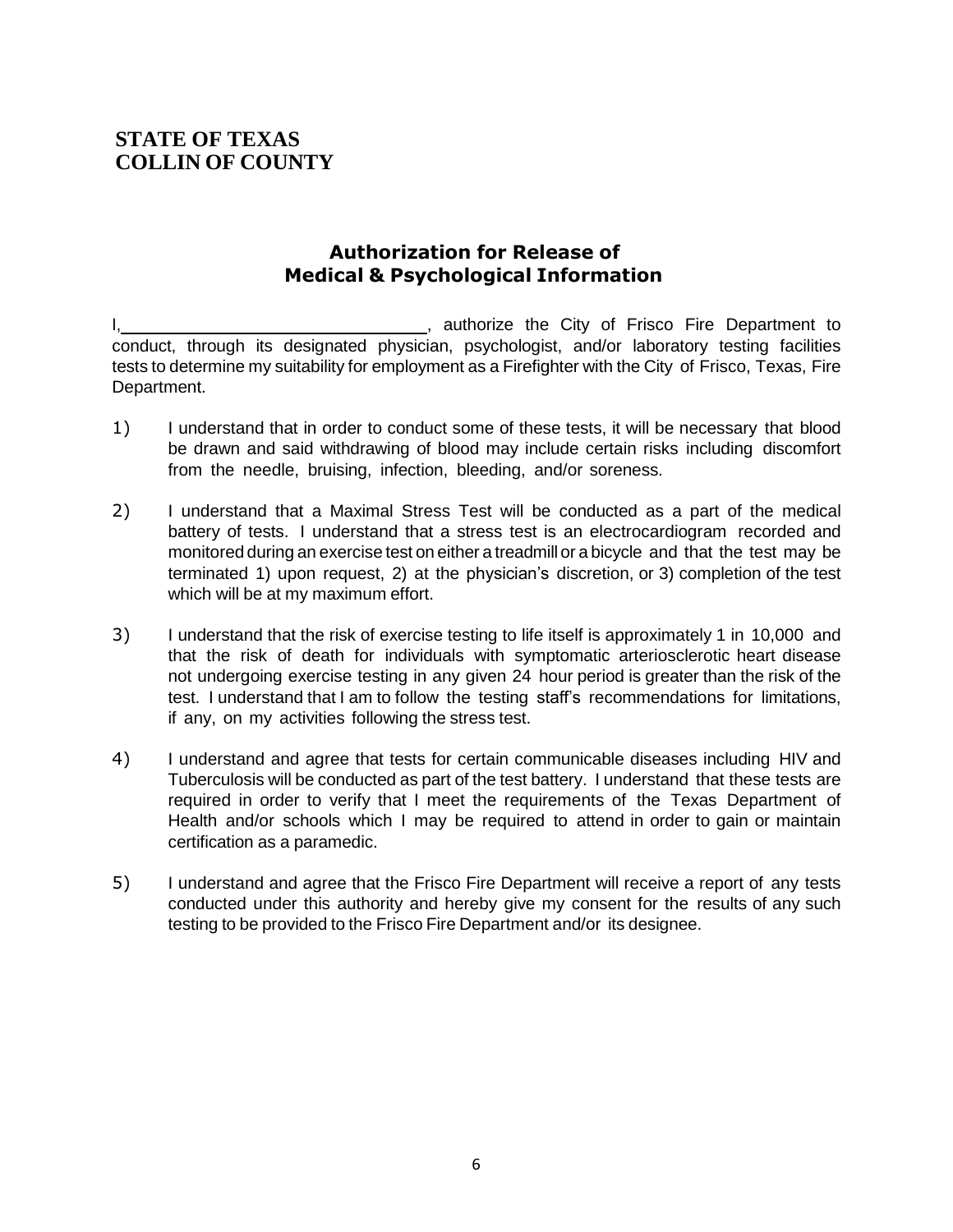- 6) I understand and agree that for the sole and only consideration of being considered by the City of Frisco as an applicant for employment by the Fire Department, to release and forever discharge the City of Frisco, its agents servants, officers and employees of and from any and all manner of claims, liabilities, and causes of action which I might have against the City of Frisco, its agents, servants, officers and employees as a result of any injury or damages sustained while taking the Frisco Fire Department Firefighter Medical & Psychological Examinations.
- 7) I understand and agree that in orderto accuratelydetermine my qualification for this position, I must comply fully with the instructions given by the medical/psychological staff conducting the examinations. I further understand that should I fail to cooperate fully, withhold any requested information, or in any way attempt to falsify or alter my test results, I will be permanently rejected for consideration for employment with the Frisco Fire Department.

Of my own free will, and in full consideration and acknowledgment of the foregoing, I request to be considered for the position of Firefighter with the Frisco Fire Department and agree to all applicable rules and regulations.

\_\_\_\_\_\_\_\_\_\_\_\_\_\_\_\_\_\_\_\_\_\_

Signature

\_\_\_\_\_\_\_\_\_\_\_\_\_\_\_\_\_\_\_\_\_\_\_

Date

Sworn and subscribed before me, a Notary Public, in, and for the State of

 $\blacksquare$ , on this, the  $\blacksquare$  day of  $\blacksquare$ ,  $\blacksquare$ ,  $\blacksquare$ ,  $\blacksquare$ ,  $\blacksquare$ ,  $\blacksquare$ ,  $\blacksquare$ ,  $\blacksquare$ ,  $\blacksquare$ ,  $\blacksquare$ ,  $\blacksquare$ ,  $\blacksquare$ ,  $\blacksquare$ ,  $\blacksquare$ ,  $\blacksquare$ ,  $\blacksquare$ ,  $\blacksquare$ ,  $\blacksquare$ ,  $\blacksquare$ ,  $\blacksquare$ ,  $\blacksquare$ ,  $\blacksquare$ ,  $\blacksquare$ ,  $\$ 

20\_ .

Notary Signature

\_\_\_\_\_\_\_\_\_\_\_\_\_\_\_\_\_\_\_\_\_

County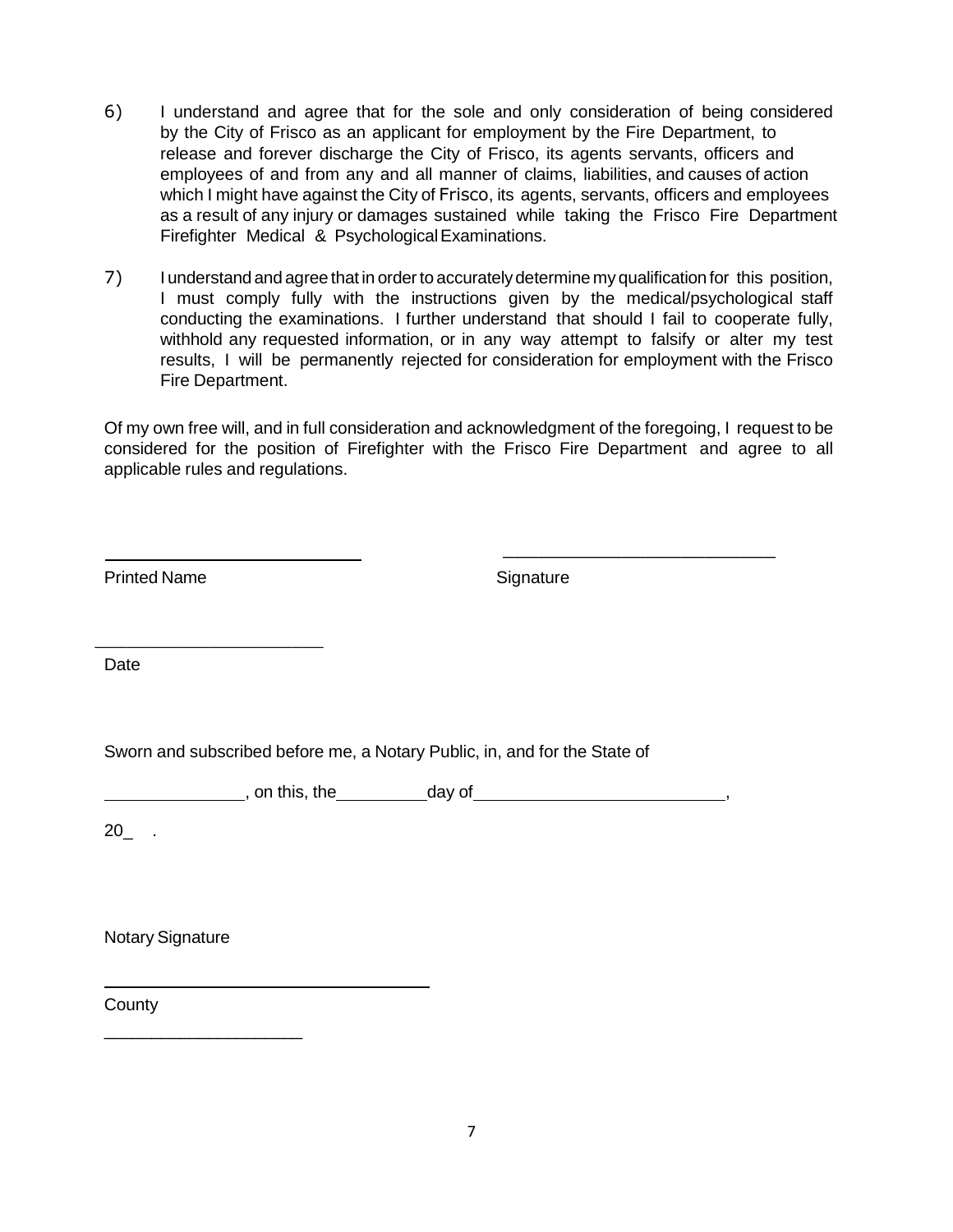| 1.  | Name:<br>Last                                                                    | First                                                                        |                                                                                                                                                                                                                               | Middle          |
|-----|----------------------------------------------------------------------------------|------------------------------------------------------------------------------|-------------------------------------------------------------------------------------------------------------------------------------------------------------------------------------------------------------------------------|-----------------|
|     |                                                                                  |                                                                              |                                                                                                                                                                                                                               |                 |
|     | All other names ever used (i.e. Nicknames, Maiden, Married, Pre-adoption, etc.)  |                                                                              |                                                                                                                                                                                                                               |                 |
| 2.  | Street #                                                                         | Street Name                                                                  |                                                                                                                                                                                                                               | Apt. #          |
|     | City                                                                             | <b>State</b><br>(Do not list any address other than your current residence.) |                                                                                                                                                                                                                               | Zip Code        |
| 3.  | <b>E-Mail Address</b>                                                            |                                                                              | the control of the control of the control of the control of the control of the control of the control of the control of the control of the control of the control of the control of the control of the control of the control |                 |
| 4.  |                                                                                  |                                                                              |                                                                                                                                                                                                                               |                 |
| 5.  |                                                                                  |                                                                              |                                                                                                                                                                                                                               |                 |
| 6.  |                                                                                  |                                                                              |                                                                                                                                                                                                                               |                 |
|     | (Designate your best daytime contact number by circling the appropriate number.) |                                                                              |                                                                                                                                                                                                                               |                 |
| 7.  | Place of Birth                                                                   | City<br>County                                                               |                                                                                                                                                                                                                               | <b>State</b>    |
| 8.  | Date of Birth                                                                    |                                                                              |                                                                                                                                                                                                                               |                 |
| 9.  | Are you a U.S. Citizen?                                                          | Yes<br>П                                                                     | N <sub>o</sub><br>$\mathsf{L}$                                                                                                                                                                                                |                 |
| 10. | <b>Social Security Number</b>                                                    |                                                                              |                                                                                                                                                                                                                               |                 |
| 11. | Driver's License                                                                 | State                                                                        | Number                                                                                                                                                                                                                        |                 |
| 12. | Height                                                                           | 13.<br>Weight                                                                |                                                                                                                                                                                                                               |                 |
| 14. | Hair Color                                                                       | 15.                                                                          | Eye Color                                                                                                                                                                                                                     |                 |
| 16. | List any tattoo's you have, include the description and location of each         |                                                                              |                                                                                                                                                                                                                               |                 |
|     |                                                                                  |                                                                              |                                                                                                                                                                                                                               |                 |
|     | Please indicate the method by which you became interested in the City of Frisco  | <b>Hiring Process:</b>                                                       | (Circle one)                                                                                                                                                                                                                  |                 |
|     | Newspaper<br><b>Friend</b><br>Misc. Recruiting                                   | <b>City Website</b><br><b>Other</b>                                          | <b>Frisco Fire Employee</b>                                                                                                                                                                                                   | <b>Relative</b> |

**\_\_\_\_\_\_\_\_\_\_\_\_\_\_\_\_\_\_\_\_\_\_\_\_\_\_\_\_\_\_\_\_\_\_\_\_\_\_\_\_\_\_\_\_\_\_\_\_\_\_\_\_\_\_\_\_\_\_\_\_\_\_\_\_\_\_\_\_\_\_\_\_\_\_\_\_\_\_\_\_\_\_\_\_\_\_\_\_\_\_\_\_\_\_\_\_**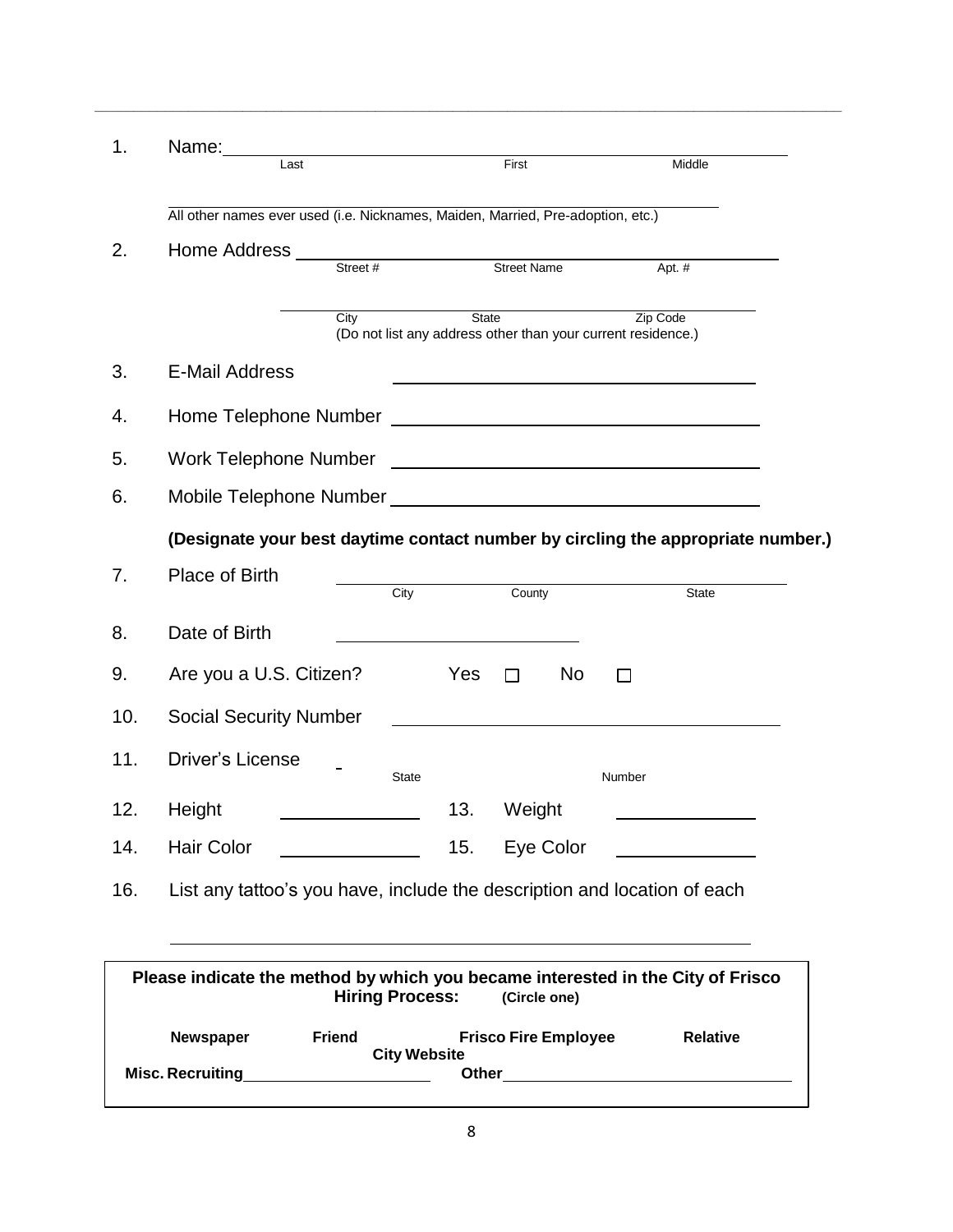| Full-time<br><b>Reserve Position</b>                                                                                                                                  | Part-time<br>$\Box$<br>$\Box$<br>Internship         | $Temperature$ $\Box$<br>Self-employed $\square$ | Seasonal<br>Other                              |
|-----------------------------------------------------------------------------------------------------------------------------------------------------------------------|-----------------------------------------------------|-------------------------------------------------|------------------------------------------------|
| Position(s) held with company/duties and responsibilities:<br>(If you held more than one position, list the positions in sequential order, numbering them as you go.) |                                                     |                                                 |                                                |
|                                                                                                                                                                       |                                                     |                                                 |                                                |
|                                                                                                                                                                       |                                                     |                                                 |                                                |
|                                                                                                                                                                       |                                                     |                                                 |                                                |
| Did you receive any type of written performance evaluation?                                                                                                           |                                                     |                                                 | Yes<br>No<br>$\perp$<br>$\mathsf{L}$           |
|                                                                                                                                                                       |                                                     |                                                 |                                                |
| Nature of separation:                                                                                                                                                 | Resigned (with notice)<br>Resigned (without notice) | $\Box$<br>$\Box$                                | Fired<br>Laid Off                              |
| If resigned with notice, how much was given? ___________________________________                                                                                      |                                                     |                                                 | Verbal<br>Written<br>П                         |
| Was the amount of notice given in agreement with company policy?<br>If resigned, was it an alternative to termination or other disciplinary action?                   |                                                     |                                                 | Yes $\Box$<br>No<br>Yes $\Box$<br>No $\square$ |
|                                                                                                                                                                       |                                                     |                                                 |                                                |
|                                                                                                                                                                       |                                                     |                                                 |                                                |
| Did you ever receive any disciplinary action on this job (counseling, memo, verbal, etc.)?<br>Yes<br>No<br>l 1                                                        |                                                     |                                                 |                                                |
| If you answered yes, list the type of discipline, date and explain the circumstances. Include all<br>instances: (add extra sheet(s) with full explanation)            |                                                     |                                                 |                                                |
| Are you eligible for rehire?                                                                                                                                          | Yes<br>$\perp$                                      | No<br>П                                         |                                                |
| List at least 3 co-workers:<br><u>Name</u>                                                                                                                            | <b>Phone Number</b>                                 |                                                 | E-mail Address                                 |
|                                                                                                                                                                       |                                                     |                                                 |                                                |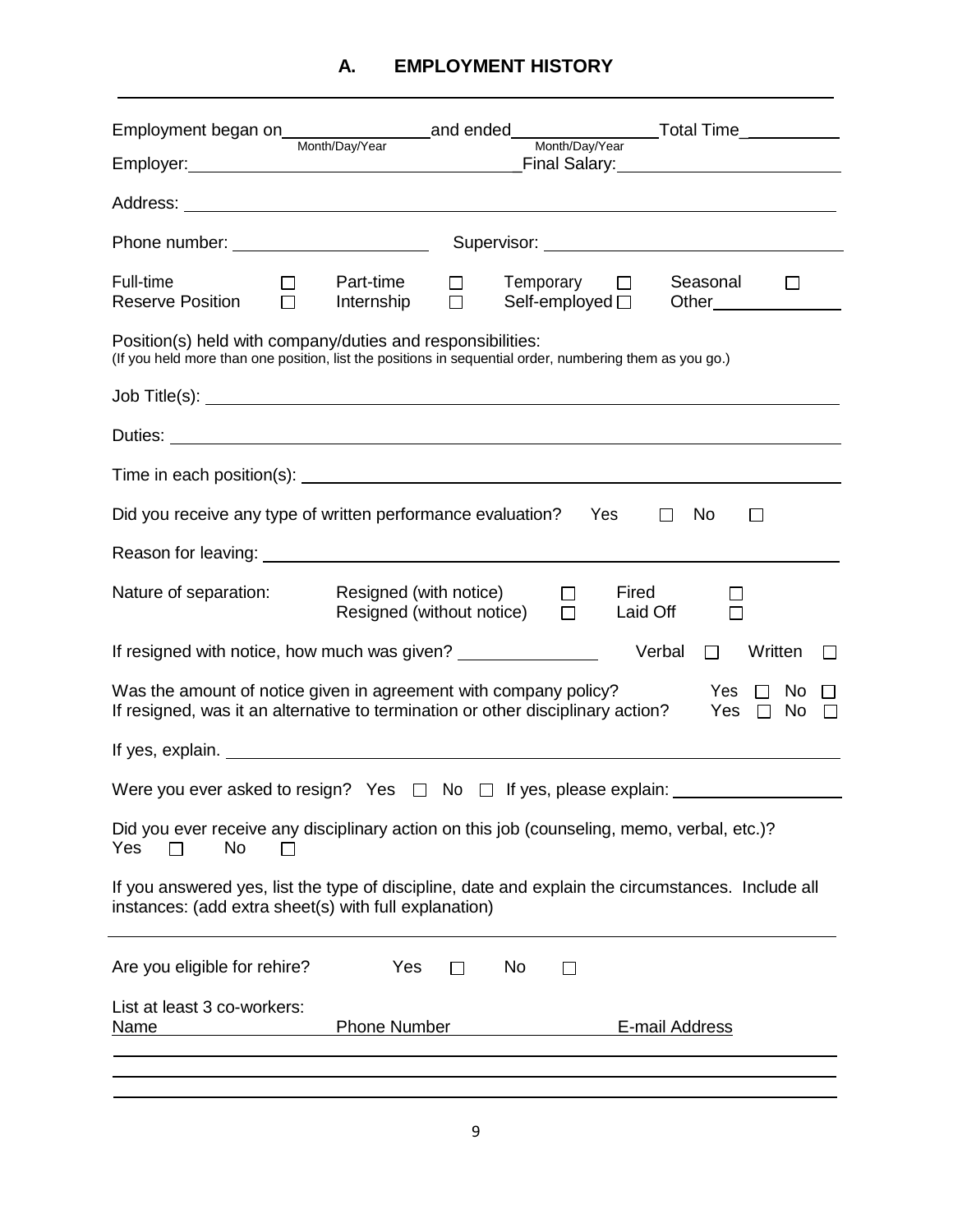| Full-time<br>Seasonal<br>Part-time<br>$Temperature$ $\Box$<br>$\Box$<br>$\mathsf{L}$<br>$\Box$<br><b>Reserve Position</b><br>Internship<br>Self-employed $\square$<br>Other                              |
|----------------------------------------------------------------------------------------------------------------------------------------------------------------------------------------------------------|
| Position(s) held with company/duties and responsibilities:<br>(If you held more than one position, list the positions in sequential order, numbering them as you go.)                                    |
|                                                                                                                                                                                                          |
| Duties: <u>New York: Andreast State Communication</u>                                                                                                                                                    |
|                                                                                                                                                                                                          |
| Did you receive any type of written performance evaluation?<br>Yes<br>No<br>$\Box$<br>$\perp$                                                                                                            |
|                                                                                                                                                                                                          |
| Nature of separation:<br>Resigned (with notice)<br>Fired<br>$\perp$<br>Resigned (without notice) $\square$<br>Laid Off                                                                                   |
| If resigned with notice, how much was given? _______________<br>Verbal<br>Written<br>$\Box$<br>$\perp$                                                                                                   |
| Was the amount of notice given in agreement with company policy?<br>Yes $\Box$<br>No<br>If resigned, was it an alternative to termination or other disciplinary action?<br>Yes<br>$\Box$<br>No $\square$ |
|                                                                                                                                                                                                          |
| Were you ever asked to resign? Yes $\Box$ No $\Box$ If yes, please explain: $\Box$                                                                                                                       |
| Did you ever receive any disciplinary action on this job (counseling, memo, verbal, etc.)?<br>Yes<br>No                                                                                                  |
| If you answered yes, list the type of discipline, date and explain the circumstances. Include all<br>instances: (add extra sheet(s) with full explanation)                                               |
| Are you eligible for rehire?<br>Yes<br>No<br>$\perp$<br>$\mathsf{L}$                                                                                                                                     |
| List at least 3 co-workers:<br><b>Phone Number</b><br>E-mail Address<br>Name                                                                                                                             |
|                                                                                                                                                                                                          |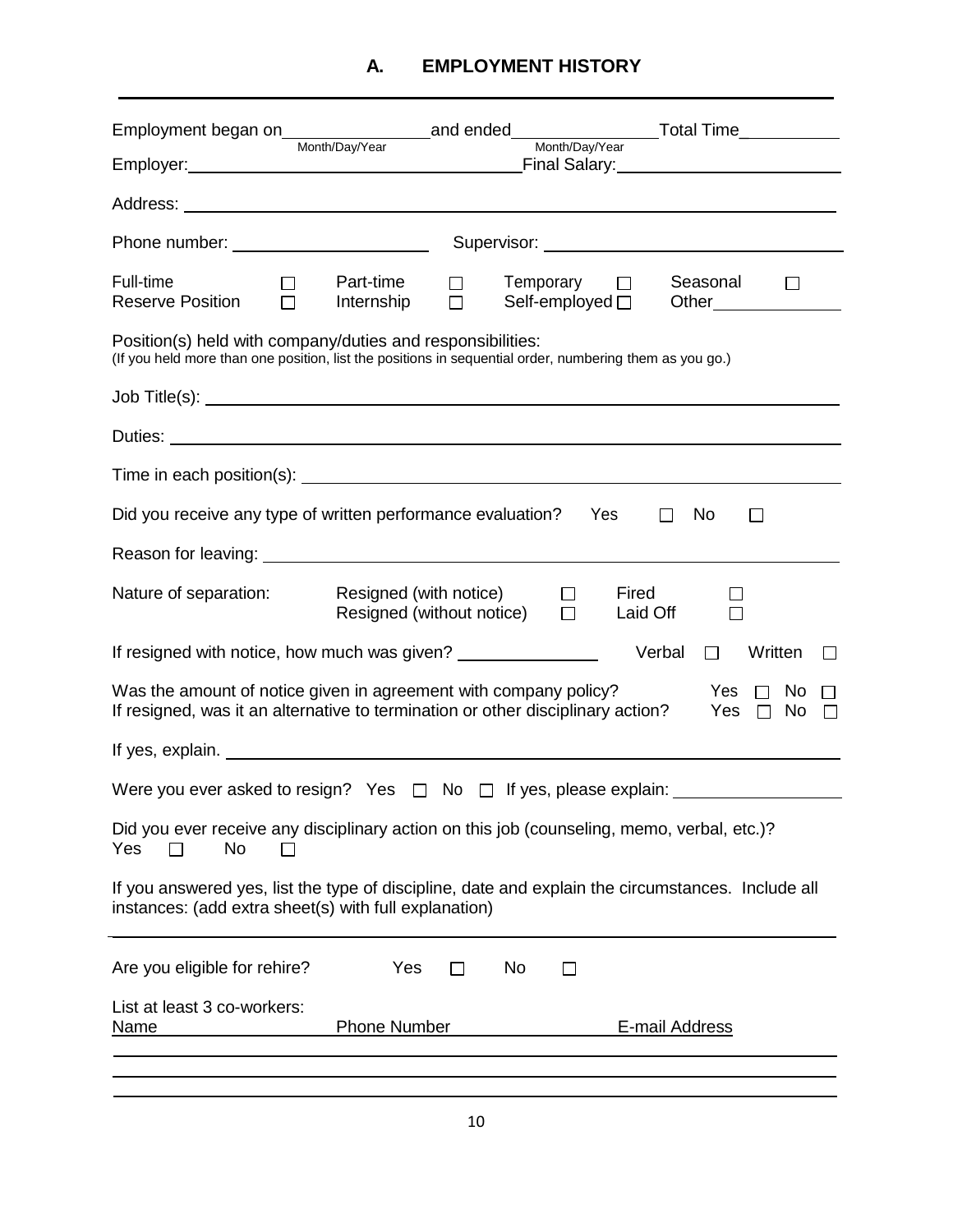| Phone number: _______________________                                                                                                                                                                                              |                                                                          |                                                               |
|------------------------------------------------------------------------------------------------------------------------------------------------------------------------------------------------------------------------------------|--------------------------------------------------------------------------|---------------------------------------------------------------|
| Full-time<br>Part-time<br><b>Reserve Position</b><br>Internship                                                                                                                                                                    | $Temperature$ $\Box$<br>□<br>$\Box$<br>Self-employed $\square$           | Seasonal<br>$\perp$<br>Other <sub>_____________________</sub> |
| Position(s) held with company/duties and responsibilities:<br>(If you held more than one position, list the positions in sequential order, numbering them as you go.)                                                              |                                                                          |                                                               |
|                                                                                                                                                                                                                                    |                                                                          |                                                               |
|                                                                                                                                                                                                                                    |                                                                          |                                                               |
| Time in each position(s): <b>example 2</b> and the contract of the contract of the contract of the contract of the contract of the contract of the contract of the contract of the contract of the contract of the contract of the |                                                                          |                                                               |
| Did you receive any type of written performance evaluation?                                                                                                                                                                        |                                                                          | Yes<br>No<br>$\mathsf{L}$<br>$\mathsf{L}$                     |
|                                                                                                                                                                                                                                    |                                                                          |                                                               |
| Nature of separation:                                                                                                                                                                                                              | Resigned (with notice)<br>$\perp$<br>Resigned (without notice)<br>$\Box$ | Fired<br>Laid Off                                             |
| If resigned with notice, how much was given? ___________________________________                                                                                                                                                   |                                                                          | Verbal<br>Written<br>П                                        |
| Was the amount of notice given in agreement with company policy?<br>If resigned, was it an alternative to termination or other disciplinary action?                                                                                |                                                                          | Yes $\Box$ No<br>Yes $\Box$ No $\Box$                         |
|                                                                                                                                                                                                                                    |                                                                          |                                                               |
| Were you ever asked to resign? Yes $\Box$ No $\Box$ If yes, please explain: $\Box$                                                                                                                                                 |                                                                          |                                                               |
| Did you ever receive any disciplinary action on this job (counseling, memo, verbal, etc.)?<br>Yes<br>No<br>$\mathbf{I}$                                                                                                            |                                                                          |                                                               |
| If you answered yes, list the type of discipline, date and explain the circumstances. Include all<br>instances: (add extra sheet(s) with full explanation)                                                                         |                                                                          |                                                               |
| Yes<br>Are you eligible for rehire?                                                                                                                                                                                                | No<br>$\mathsf{L}$<br>$\perp$                                            |                                                               |
| List at least 3 co-workers:<br><b>Phone Number</b><br><u>Name</u>                                                                                                                                                                  |                                                                          | E-mail Address                                                |
|                                                                                                                                                                                                                                    |                                                                          |                                                               |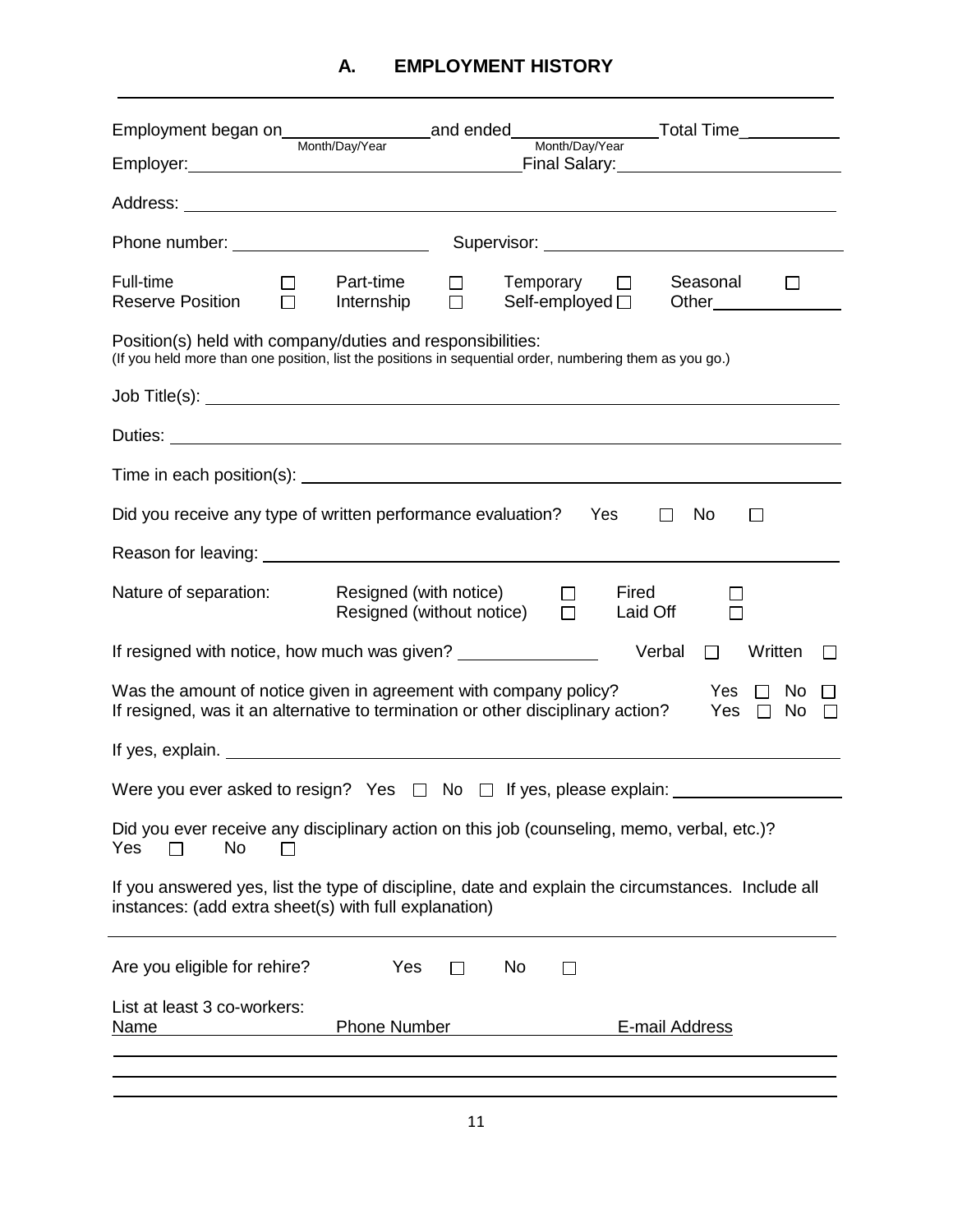| Full-time<br>Part-time<br>Temporary $\Box$<br>Seasonal<br>$\Box$<br>$\perp$<br>$\Box$<br><b>Reserve Position</b><br>Internship<br>Self-employed $\square$                                                                               |
|-----------------------------------------------------------------------------------------------------------------------------------------------------------------------------------------------------------------------------------------|
| Position(s) held with company/duties and responsibilities:<br>(If you held more than one position, list the positions in sequential order, numbering them as you go.)                                                                   |
|                                                                                                                                                                                                                                         |
| Duties: <u>Duties:</u> <b>Duties: Contract Contract Contract Contract Contract Contract Contract Contract Contract Contract Contract Contract Contract Contract Contract Contract Contract Contract Contract Contract Contract Cont</b> |
| Time in each position(s): <u>contract the contract of the contract of the contract of the contract of the contract of</u>                                                                                                               |
| Did you receive any type of written performance evaluation?<br>Yes<br>No<br>$\perp$<br>П                                                                                                                                                |
|                                                                                                                                                                                                                                         |
| Nature of separation:<br>Resigned (with notice)<br>Fired<br>$\perp$<br>Resigned (without notice)<br>$\Box$<br>Laid Off                                                                                                                  |
| If resigned with notice, how much was given? ___________________________________<br>Verbal<br>Written<br>$\Box$<br>$\mathbf{I}$                                                                                                         |
| Yes $\Box$<br>Was the amount of notice given in agreement with company policy?<br>No<br>If resigned, was it an alternative to termination or other disciplinary action?<br>Yes $\Box$<br>No $\square$                                   |
|                                                                                                                                                                                                                                         |
|                                                                                                                                                                                                                                         |
| Did you ever receive any disciplinary action on this job (counseling, memo, verbal, etc.)?<br>Yes<br>No<br>ΙI                                                                                                                           |
| If you answered yes, list the type of discipline, date and explain the circumstances. Include all<br>instances: (add extra sheet(s) with full explanation)                                                                              |
| Yes<br>Are you eligible for rehire?<br>No<br>$\Box$<br>П                                                                                                                                                                                |
| List at least 3 co-workers:<br><b>Phone Number</b><br>E-mail Address<br><u>Name</u>                                                                                                                                                     |
|                                                                                                                                                                                                                                         |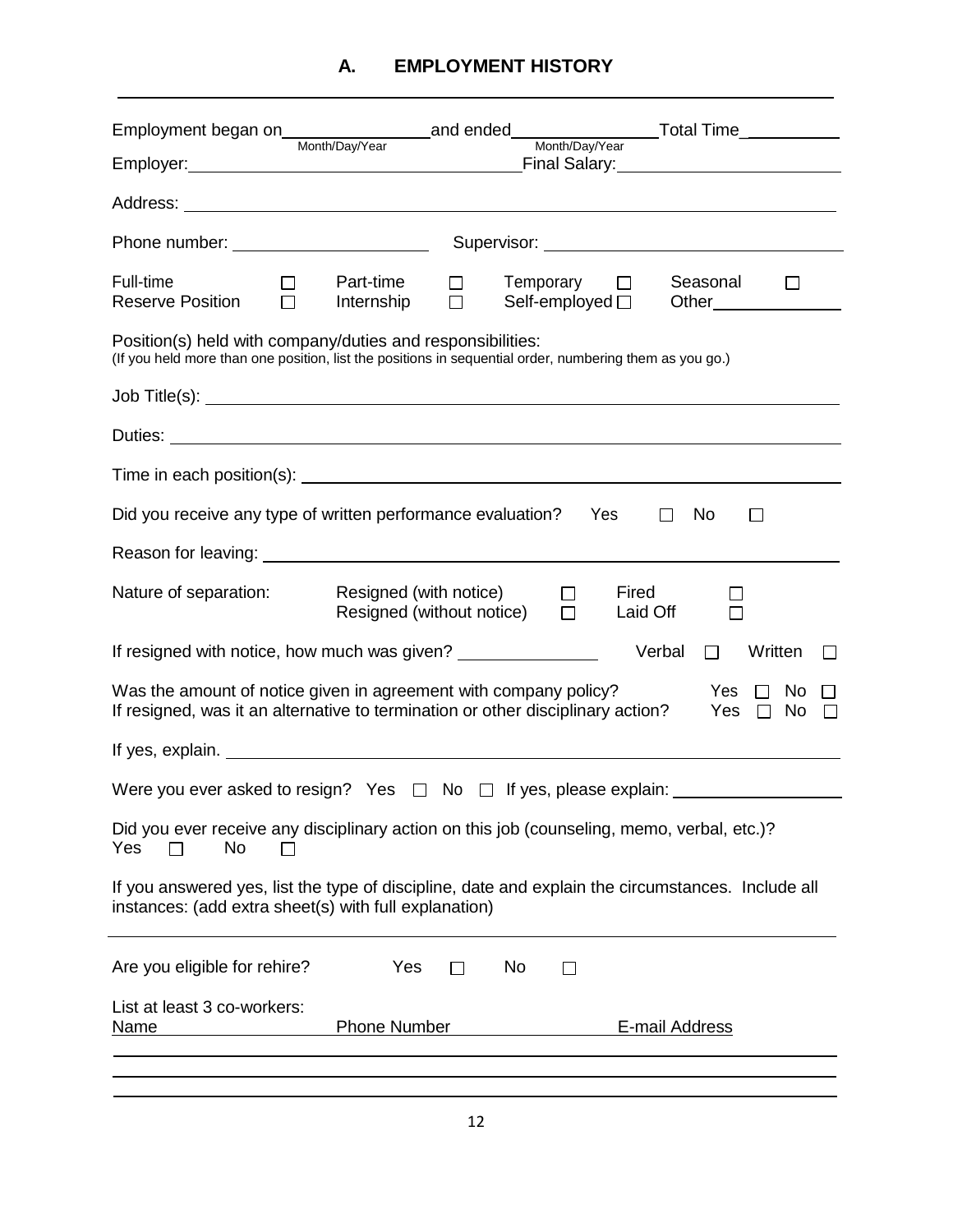| Phone number: ________________________                                                                                                                                                             |
|----------------------------------------------------------------------------------------------------------------------------------------------------------------------------------------------------|
| Full-time<br>Part-time<br>Temporary $\Box$<br>Seasonal<br>$\Box$<br>$\perp$<br>$\Box$<br><b>Reserve Position</b><br>Internship<br>Self-employed □<br>Other                                         |
| Position(s) held with company/duties and responsibilities:<br>(If you held more than one position, list the positions in sequential order, numbering them as you go.)                              |
|                                                                                                                                                                                                    |
|                                                                                                                                                                                                    |
|                                                                                                                                                                                                    |
| Did you receive any type of written performance evaluation?<br>Yes<br>No<br>$\perp$<br>ΙI                                                                                                          |
|                                                                                                                                                                                                    |
| Nature of separation:<br>Resigned (with notice)<br>Fired<br>$\Box$<br>$\Box$<br>Resigned (without notice)<br>Laid Off                                                                              |
| If resigned with notice, how much was given? ___________________________________<br>Written<br>Verbal<br>$\Box$<br>$\perp$                                                                         |
| Yes $\Box$ No<br>Was the amount of notice given in agreement with company policy?<br>If resigned, was it an alternative to termination or other disciplinary action?<br>Yes $\Box$<br>No $\square$ |
|                                                                                                                                                                                                    |
|                                                                                                                                                                                                    |
| Did you ever receive any disciplinary action on this job (counseling, memo, verbal, etc.)?<br>Yes<br>No<br>$\mathsf{L}$                                                                            |
| If you answered yes, list the type of discipline, date and explain the circumstances. Include all<br>instances: (add extra sheet(s) with full explanation)                                         |
| Are you eligible for rehire?<br>Yes<br>No<br>$\mathsf{L}$<br>l 1                                                                                                                                   |
| List at least 3 co-workers:<br><b>Phone Number</b><br>E-mail Address<br><b>Name</b>                                                                                                                |
|                                                                                                                                                                                                    |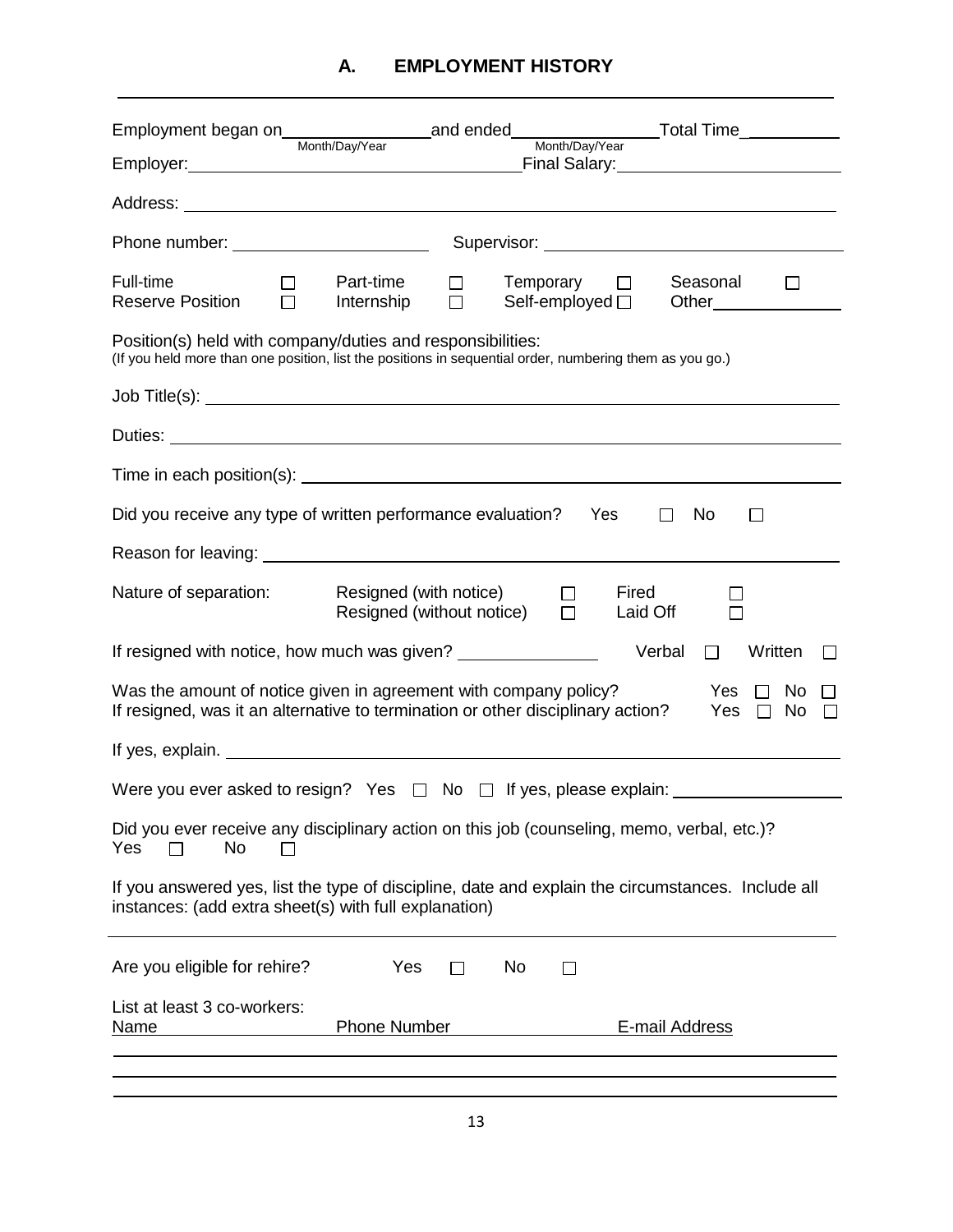|                                                                                                                                                                       | _Final Salary:___________________________                            |
|-----------------------------------------------------------------------------------------------------------------------------------------------------------------------|----------------------------------------------------------------------|
|                                                                                                                                                                       |                                                                      |
|                                                                                                                                                                       |                                                                      |
|                                                                                                                                                                       |                                                                      |
| Full-time<br>Part-time<br>$\Box$<br>$\Box$<br><b>Reserve Position</b><br>Internship                                                                                   | Seasonal<br>$Temperature$ $\Box$<br>Self-employed $\square$<br>Other |
| Position(s) held with company/duties and responsibilities:<br>(If you held more than one position, list the positions in sequential order, numbering them as you go.) |                                                                      |
|                                                                                                                                                                       |                                                                      |
|                                                                                                                                                                       |                                                                      |
|                                                                                                                                                                       |                                                                      |
| Did you receive any type of written performance evaluation?                                                                                                           | Yes<br>No<br>$\perp$<br>$\mathsf{L}$                                 |
|                                                                                                                                                                       |                                                                      |
| Nature of separation:<br>Resigned (with notice)<br>Resigned (without notice)                                                                                          | Fired<br>$\Box$<br>$\Box$<br>Laid Off                                |
| If resigned with notice, how much was given? ___________________________________                                                                                      | Verbal<br>Written<br>П                                               |
| Was the amount of notice given in agreement with company policy?<br>If resigned, was it an alternative to termination or other disciplinary action?                   | Yes $\Box$<br>No<br>Yes $\Box$<br>No $\square$                       |
|                                                                                                                                                                       |                                                                      |
|                                                                                                                                                                       |                                                                      |
| Did you ever receive any disciplinary action on this job (counseling, memo, verbal, etc.)?<br>Yes<br>No<br>$\Box$                                                     |                                                                      |
| If you answered yes, list the type of discipline, date and explain the circumstances. Include all<br>instances: (add extra sheet(s) with full explanation)            |                                                                      |
| Are you eligible for rehire?<br>Yes<br>$\perp$                                                                                                                        | No<br>П                                                              |
| List at least 3 co-workers:<br><b>Phone Number</b><br><u>Name</u>                                                                                                     | E-mail Address                                                       |
|                                                                                                                                                                       |                                                                      |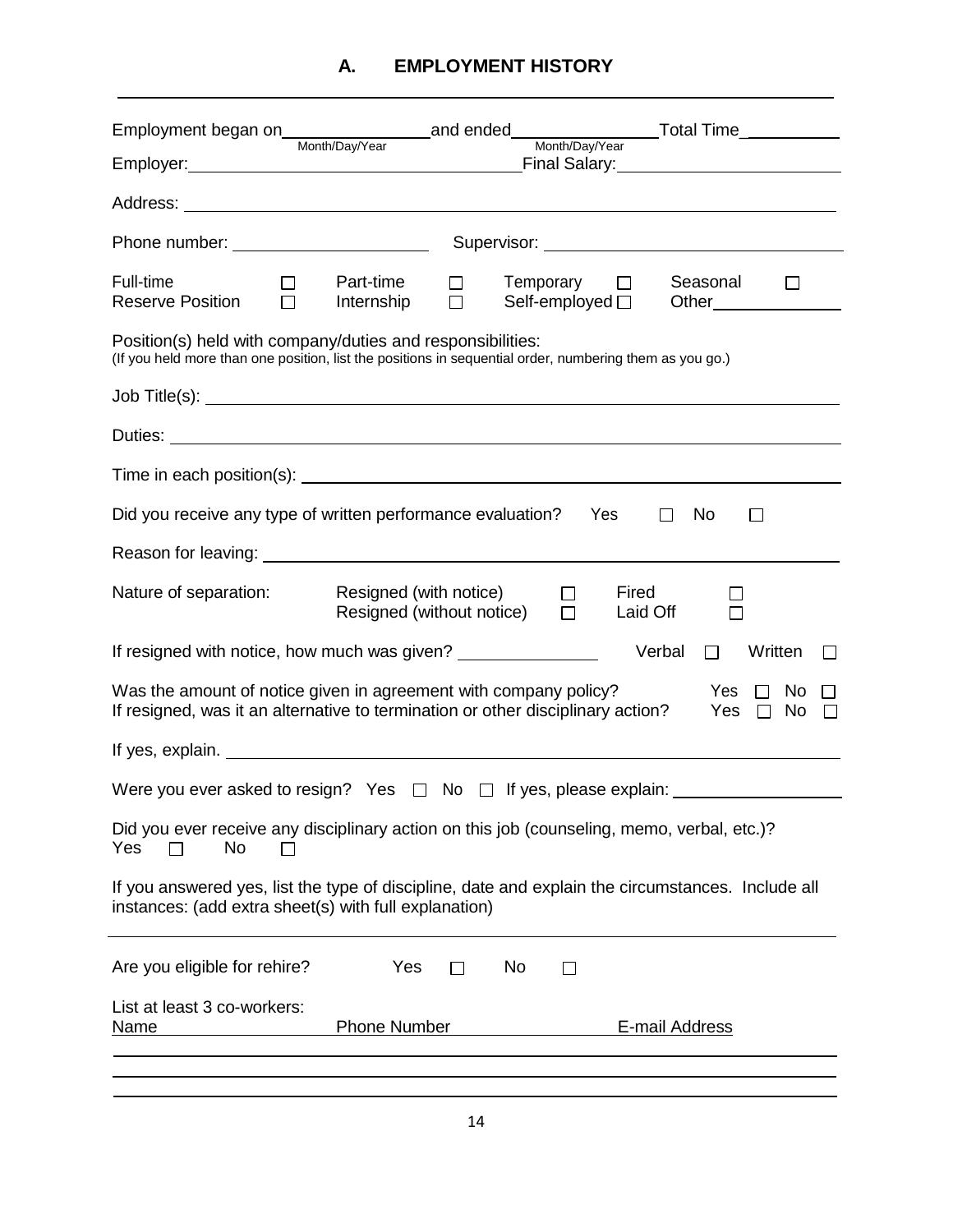| Employer: Management of the Communication of the Communication of the Communication of the Communication of the Communication of the Communication of the Communication of the Communication of the Communication of the Commu<br>Final Salary: ____________________________ |
|------------------------------------------------------------------------------------------------------------------------------------------------------------------------------------------------------------------------------------------------------------------------------|
|                                                                                                                                                                                                                                                                              |
| Phone number: _________________________                                                                                                                                                                                                                                      |
| Full-time<br>Part-time<br>Seasonal<br>$Temperature$ $\Box$<br>$\Box$<br>$\Box$<br>Self-employed $\square$<br><b>Reserve Position</b><br>Internship                                                                                                                           |
| Position(s) held with company/duties and responsibilities:<br>(If you held more than one position, list the positions in sequential order, numbering them as you go.)                                                                                                        |
|                                                                                                                                                                                                                                                                              |
|                                                                                                                                                                                                                                                                              |
| Time in each position(s): <u>example and container</u> and container and container and container and container and container and container and container and container and container and container and container and container and                                           |
| Did you receive any type of written performance evaluation?<br>Yes<br>No<br>$\perp$<br>ΙI                                                                                                                                                                                    |
|                                                                                                                                                                                                                                                                              |
| Nature of separation:<br>Resigned (with notice)<br>Fired<br>$\Box$<br>$\Box$<br>Resigned (without notice)<br>Laid Off                                                                                                                                                        |
| If resigned with notice, how much was given? ___________________________________<br>Written<br>Verbal<br>$\Box$<br>$\perp$                                                                                                                                                   |
| Yes $\Box$ No<br>Was the amount of notice given in agreement with company policy?<br>If resigned, was it an alternative to termination or other disciplinary action?<br>Yes $\Box$<br>No $\square$                                                                           |
|                                                                                                                                                                                                                                                                              |
| Were you ever asked to resign? Yes $\Box$ No $\Box$ If yes, please explain: $\Box$                                                                                                                                                                                           |
| Did you ever receive any disciplinary action on this job (counseling, memo, verbal, etc.)?<br>Yes<br>No<br>l 1                                                                                                                                                               |
| If you answered yes, list the type of discipline, date and explain the circumstances. Include all<br>instances: (add extra sheet(s) with full explanation)                                                                                                                   |
| Are you eligible for rehire?<br>Yes<br>No<br>$\Box$<br>$\mathsf{L}$                                                                                                                                                                                                          |
| List at least 3 co-workers:<br><b>Phone Number</b><br>E-mail Address<br><b>Name</b>                                                                                                                                                                                          |
|                                                                                                                                                                                                                                                                              |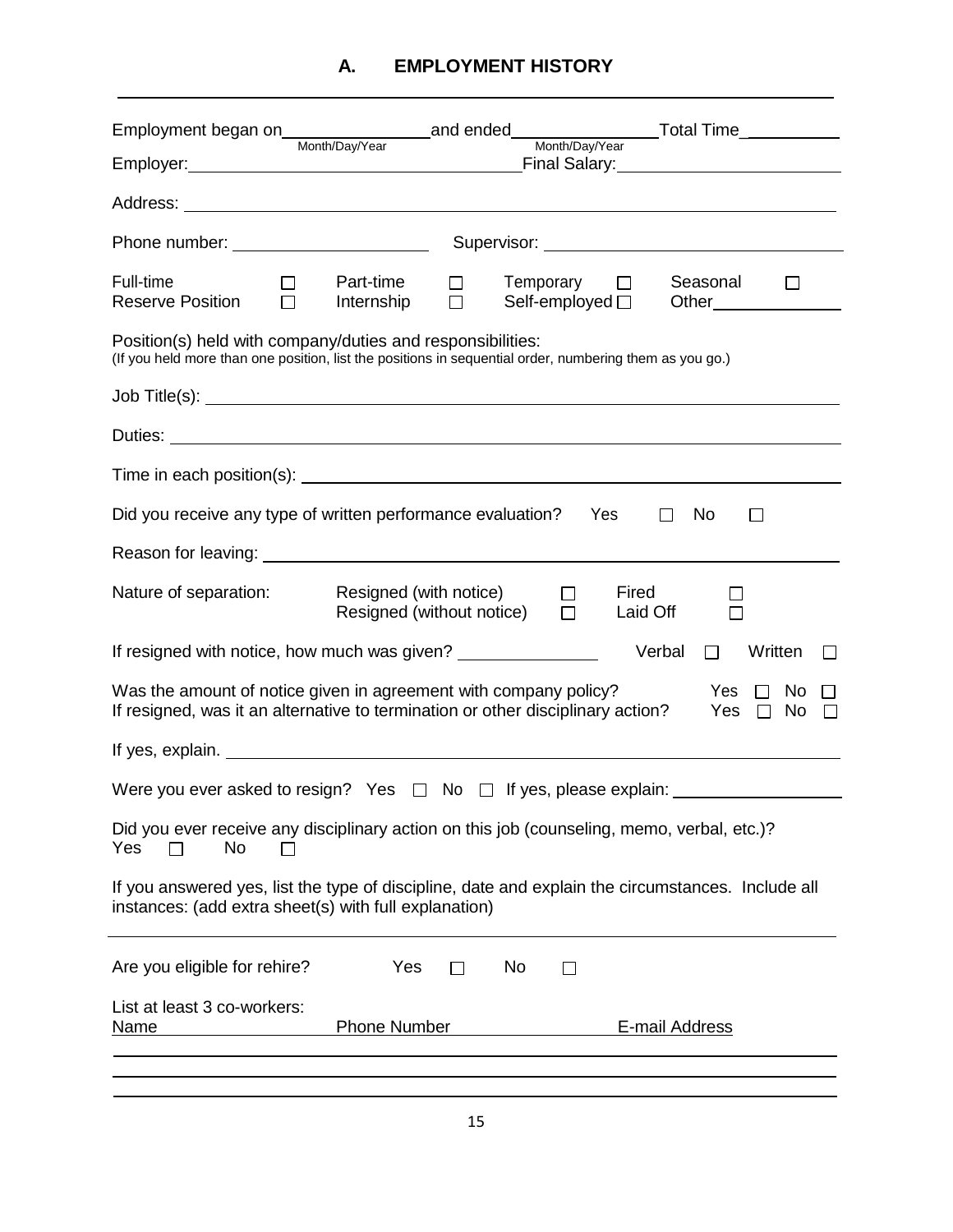| Phone number: _________________________                                                                                                                                                                                              |
|--------------------------------------------------------------------------------------------------------------------------------------------------------------------------------------------------------------------------------------|
| Full-time<br>Part-time<br>Seasonal<br>$Temperature$ $\Box$<br>$\Box$<br>LΙ<br>$\perp$<br>$\Box$<br><b>Reserve Position</b><br>Self-employed $\square$<br>Internship<br>Other                                                         |
| Position(s) held with company/duties and responsibilities:<br>(If you held more than one position, list the positions in sequential order, numbering them as you go.)                                                                |
|                                                                                                                                                                                                                                      |
| Duties: <u>New York: New York: New York: New York: New York: New York: New York: New York: New York: New York: New York: New York: New York: New York: New York: New York: New York: New York: New York: New York: New York: New</u> |
| Time in each position(s): example and a series of the series of the series of the series of the series of the series of the series of the series of the series of the series of the series of the series of the series of the        |
| Did you receive any type of written performance evaluation?<br>Yes<br>No<br>$\perp$<br>$\perp$                                                                                                                                       |
|                                                                                                                                                                                                                                      |
| Nature of separation:<br>Resigned (with notice)<br>Fired<br>$\Box$<br>Resigned (without notice)<br>$\Box$<br>Laid Off                                                                                                                |
| If resigned with notice, how much was given? ___________________________________<br>Written<br>Verbal<br>П<br>$\perp$                                                                                                                |
| Yes $\Box$ No<br>Was the amount of notice given in agreement with company policy?<br>If resigned, was it an alternative to termination or other disciplinary action?<br>Yes $\Box$ No $\Box$                                         |
|                                                                                                                                                                                                                                      |
| Were you ever asked to resign? Yes □ No □ If yes, please explain: ______________                                                                                                                                                     |
| Did you ever receive any disciplinary action on this job (counseling, memo, verbal, etc.)?<br>Yes<br>No<br>l 1                                                                                                                       |
| If you answered yes, list the type of discipline, date and explain the circumstances. Include all<br>instances: (add extra sheet(s) with full explanation)                                                                           |
| Yes<br>Are you eligible for rehire?<br>No<br>П<br>$\Box$                                                                                                                                                                             |
| List at least 3 co-workers:<br><b>Phone Number</b><br>E-mail Address<br><u>Name</u>                                                                                                                                                  |
|                                                                                                                                                                                                                                      |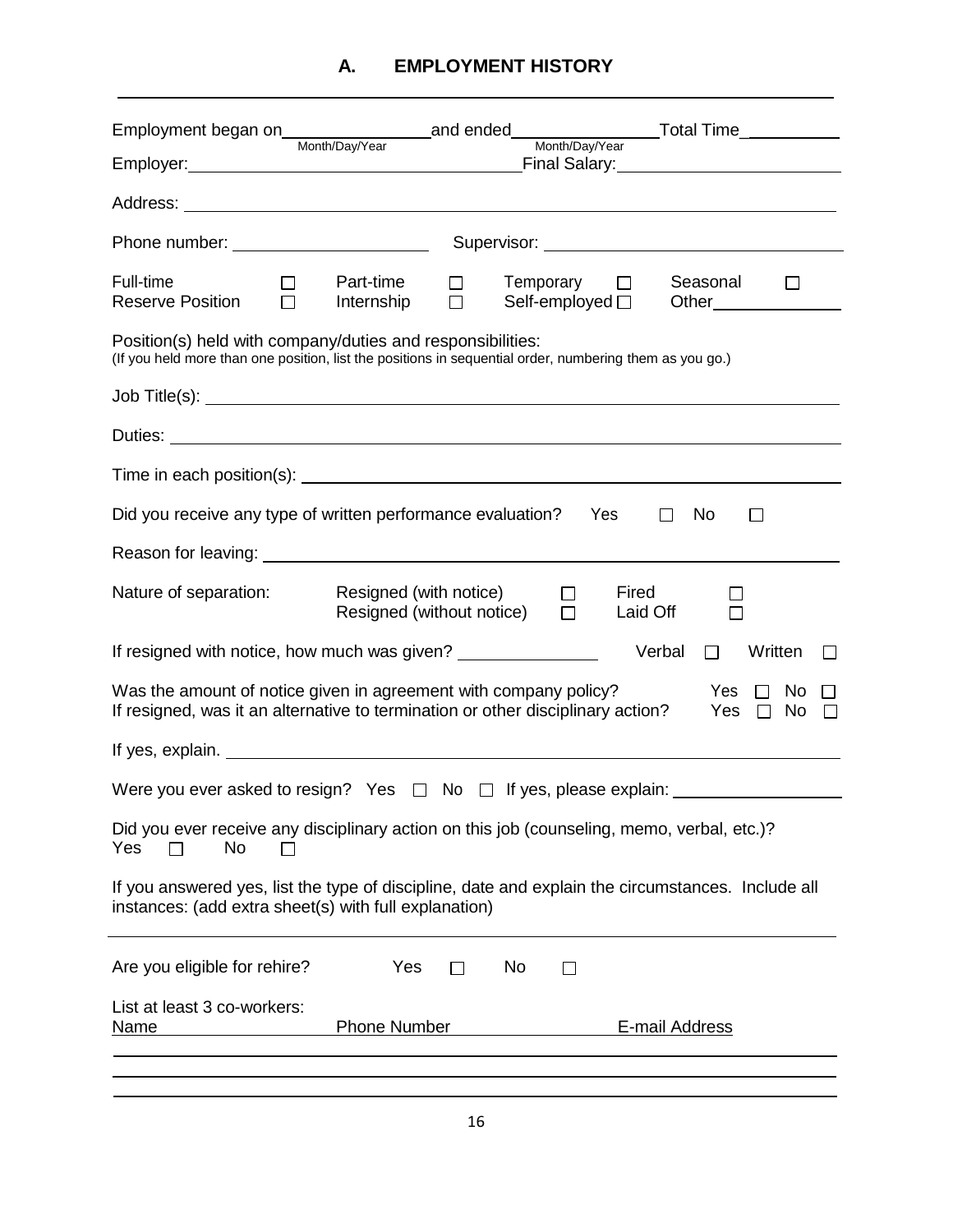Record any period of unemployment since graduating from high school.

### *A period of unemployment is any time you did not have a job.*

If you were a full-time student or homemaker and did not hold a job, or held only seasonal/temporary jobs, indicate the beginning and ending dates, if applicable. In the column headed "Reason for Being Unemployed", indicate that you were a student, homemaker, etc.

| Dates of Unemployment                  | Length of Unemployment | Reason for Being Unemployed |
|----------------------------------------|------------------------|-----------------------------|
| $\sqrt{ }$<br>$\overline{\phantom{a}}$ |                        |                             |
| $\overline{\phantom{a}}$               |                        |                             |
| $\overline{\phantom{a}}$               |                        |                             |
| $\overline{\phantom{a}}$               |                        |                             |
| $\qquad \qquad \blacksquare$           |                        |                             |
|                                        |                        |                             |
|                                        |                        |                             |
|                                        |                        |                             |
|                                        |                        |                             |

Investigator's Notes: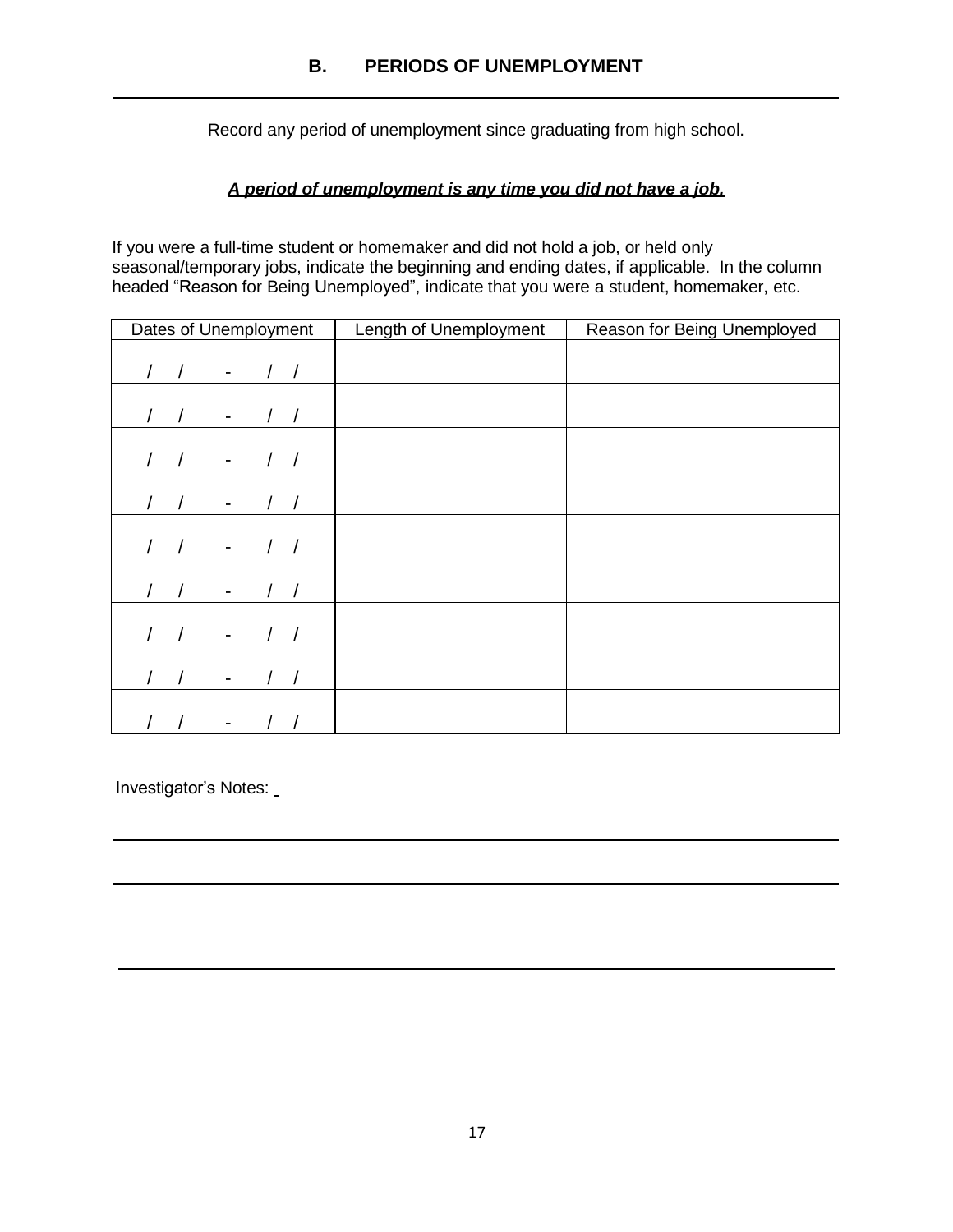List all high schools, colleges, fire academies, technical or trade schools you have attended, regardless of whether you graduated and/or completed the prescribed course of study.

1. Did you graduate from a state-accredited high school? Yes  $\Box$  No  $\Box$ If not, give the date and institution through which you received your GED:

| 2.                                            |                                    |                                                              |
|-----------------------------------------------|------------------------------------|--------------------------------------------------------------|
| <b>Name/City &amp; State</b>                  | <b>Dates attended</b><br>From / To | <b>Credit Hours/Degrees or</b><br><b>Certificates Earned</b> |
| <b>High School(s)</b>                         |                                    |                                                              |
|                                               |                                    |                                                              |
|                                               |                                    |                                                              |
|                                               |                                    |                                                              |
| College(s)/University(ies)                    |                                    |                                                              |
|                                               |                                    |                                                              |
|                                               |                                    |                                                              |
|                                               |                                    |                                                              |
|                                               |                                    |                                                              |
| <b>Trade/Vocational/Business</b><br>School(s) |                                    |                                                              |
|                                               |                                    |                                                              |
|                                               |                                    |                                                              |
|                                               |                                    |                                                              |

#### 3. CHECK THE APPROPRIATE BOX:

- $\Box$ I have listed all educational institutions where I have been enrolled.
- $\Box$ I needed more space and have continued to list all educational institutions where I have been enrolled on an attached page.
- 4. Indicate the highest degree you have earned (If you have multiple degrees at the same level, specify):

| High School | Associate | Bachelor | Masters $\Box$ | PhD |  |
|-------------|-----------|----------|----------------|-----|--|
|             |           |          |                |     |  |

- 5. Indicate the total amount of college credits you have earned:
- 6. List any foreign languages you speak:

| Language | Degree of fluency |      |      |           |
|----------|-------------------|------|------|-----------|
|          | Read/Write        | Fair | Good | Excellent |
|          | Speak             | Fair | Good | Excellent |
|          | Read/Write        | Fair | Good | Excellent |
|          | Speak             | Fair | Good | Excellent |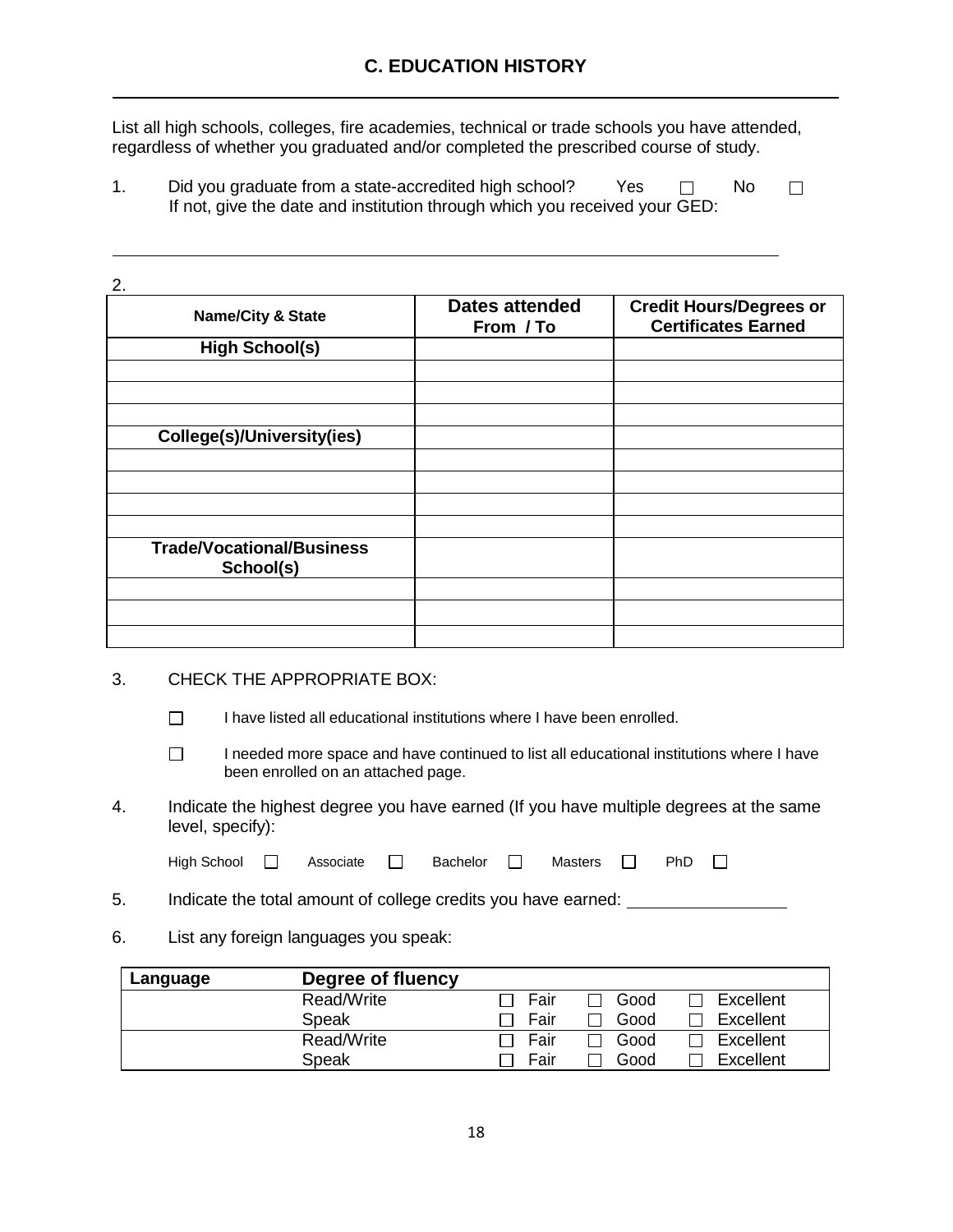7. List all activities in which you participated. Include any positions of leadership, awards and any other recognition you received related to school activities.

| <b>School</b> | <b>Activity</b> | <b>School Year(s)</b> | Awards/Leadership<br>Role |
|---------------|-----------------|-----------------------|---------------------------|
|               |                 |                       |                           |
|               |                 |                       |                           |
|               |                 |                       |                           |
|               |                 |                       |                           |
|               |                 |                       |                           |
|               |                 |                       |                           |
|               |                 |                       |                           |

8. Have you ever been expelled or suspended from any school? Yes  $\Box$  No  $\Box$ If so, provide the school(s), date(s), and reason(s) for each incident:

| <b>School</b> | Date(s) | Reason |
|---------------|---------|--------|
|               |         |        |
|               |         |        |
|               |         |        |

9. Have you ever been placed on academic/scholastic probation? Yes  $\Box$  No  $\Box$ If so, provide the school(s), date(s), and reason(s) for each incident:

| <b>School</b> | Date(s) | Reason |
|---------------|---------|--------|
|               |         |        |
|               |         |        |
|               |         |        |

#### **SPECIAL QUALIFICATIONS**

List any special licenses/certifications you hold (peace officer, concealed handgun, EMT, etc.) Indicate date of issue and expiration for each license/certification.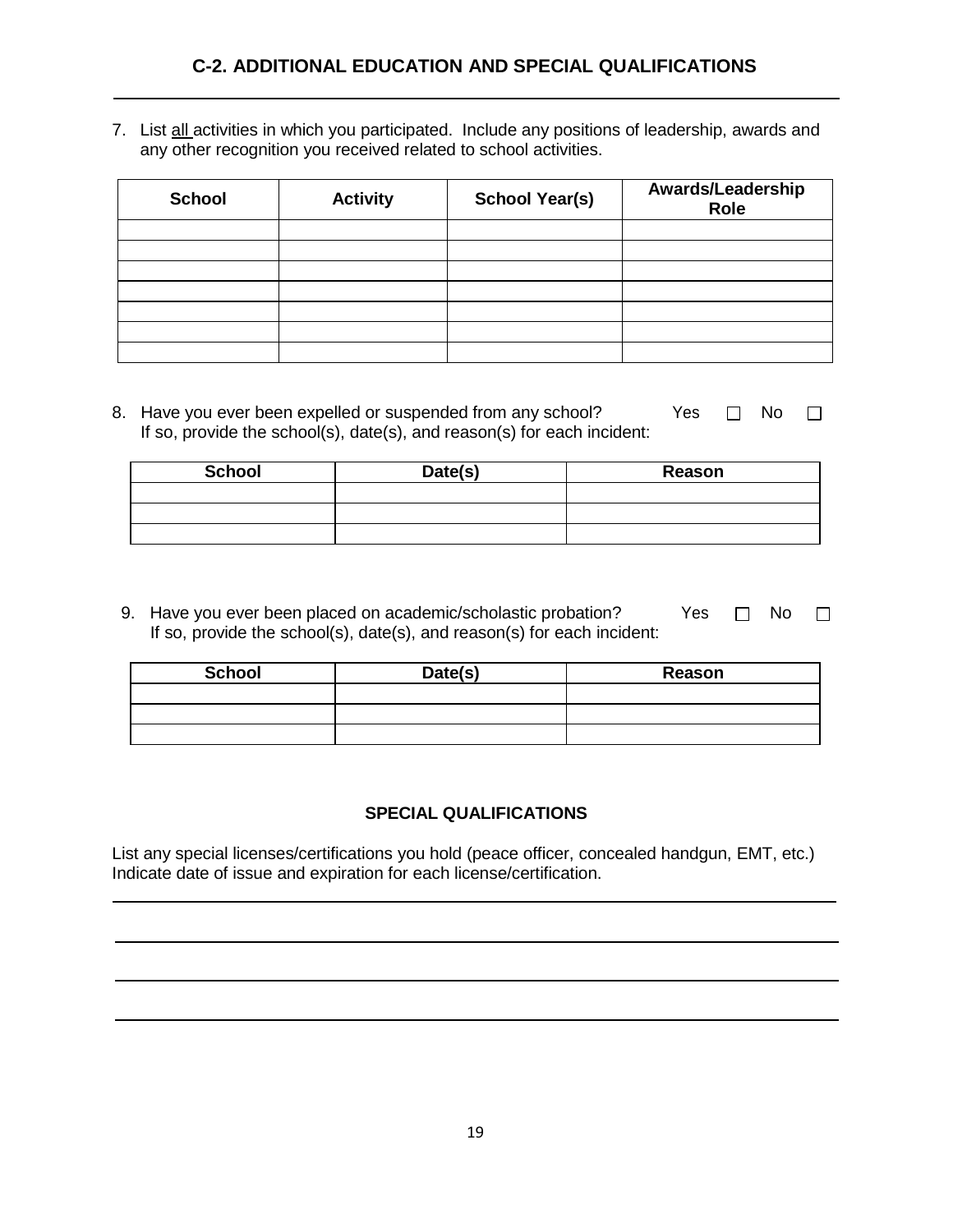## **D. MARITAL & FAMILY HISTORY**

| 1. | Indicate your marital status:                                                                                                                                                       |         | $\Box$ Single<br>$\Box$ Widowed | $\Box$ Engaged<br>$\Box$ Separated $\Box$ Divorced |                     | $\Box$ Married (including Common-law) |  |
|----|-------------------------------------------------------------------------------------------------------------------------------------------------------------------------------------|---------|---------------------------------|----------------------------------------------------|---------------------|---------------------------------------|--|
| 2. | If engaged or married (including Common-law), complete the following:                                                                                                               |         |                                 |                                                    |                     |                                       |  |
|    | SPOUSE/FIANCE(E)'S FULL NAME (INCLUDING MAIDEN/OTHER MARRIED NAMES)                                                                                                                 |         |                                 |                                                    |                     | DATE OF BIRTH                         |  |
|    | <b>HOME ADDRESS</b>                                                                                                                                                                 |         |                                 |                                                    |                     | <b>HOME TELEPHONE #</b>               |  |
|    | PLACE OF EMPLOYMENT                                                                                                                                                                 |         | <b>OCCUPATION</b>               |                                                    |                     | <b>WORK TELEPHONE #</b>               |  |
|    | DATE OF MARRIAGE (OR DATE COMMON-LAW MARRIAGE BEGAN)                                                                                                                                |         |                                 |                                                    |                     | <b>COUNTY/STATE OF MARRIAGE</b>       |  |
| 3. | If separated, divorced (including past common-law marriage(s) and annulment(s), or<br>widowed, complete the following (Attach extra pages if you have more than one ex-<br>spouse): |         |                                 |                                                    |                     |                                       |  |
|    | EX-SPOUSE OR ESTRANGED SPOUSE'S FULL NAME (INCLUDING MAIDEN/OTHER MARRIED NAME)                                                                                                     |         |                                 |                                                    |                     | DATE OF BIRTH                         |  |
|    | PRESENT ADDRESS                                                                                                                                                                     |         |                                 |                                                    |                     | HOME TELEPHONE #                      |  |
|    | <b>DATE OF MARRIAGE</b>                                                                                                                                                             |         |                                 |                                                    |                     | <b>COUNTY/STATE OF MARRIAGE</b>       |  |
|    | DATE OF ORDER/DECREE OF DIVORCE                                                                                                                                                     |         |                                 |                                                    |                     | <b>COUNTY/STATE OF DIVORCE</b>        |  |
| 4. | List all children related to you or to your spouse (natural, step-children, adopted or<br>foster.)                                                                                  |         |                                 |                                                    |                     |                                       |  |
|    | Child's Full Name                                                                                                                                                                   | Date of | Relationshin                    |                                                    | <b>Home Address</b> |                                       |  |

| <b>Child's Full Name</b> | Date of<br><b>Birth</b> | Relationship | <b>Home Address</b><br>(if different than yours) |
|--------------------------|-------------------------|--------------|--------------------------------------------------|
|                          |                         |              |                                                  |
|                          |                         |              |                                                  |
|                          |                         |              |                                                  |
|                          |                         |              |                                                  |
|                          |                         |              |                                                  |

Check the appropriate box:

- I have listed any current spouse/fiancé(e), all previous spouses and all children. I have  $\Box$ not been married (including common-law relationships) to any other person, nor do I have any children besides what I have listed.
- I needed more space and have continued to list all previous spouses and children on an  $\Box$ attached page.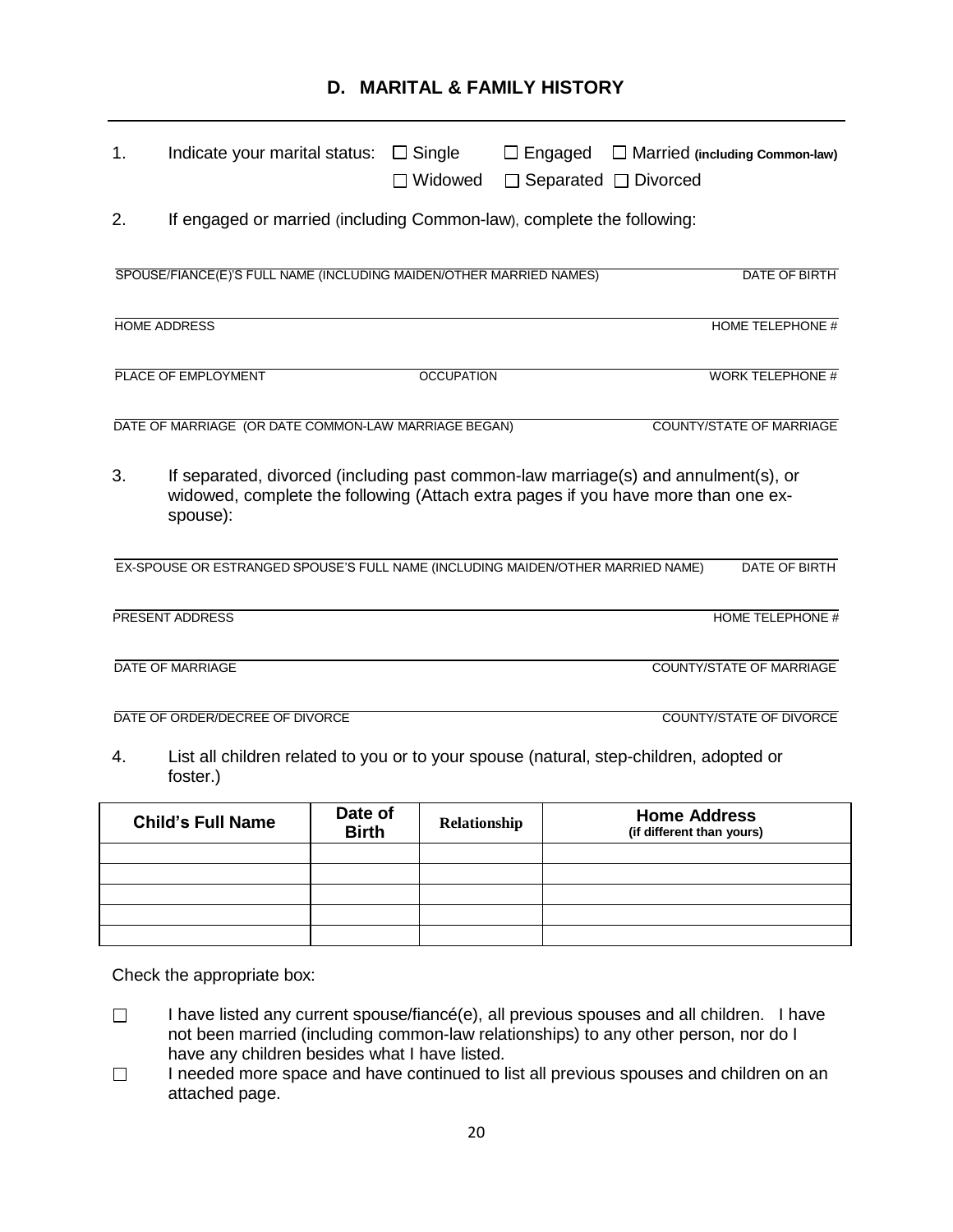5. List immediate family members of both you and your spouse (father, mother, brothers, sisters). If deceased, indicate the month and year of death.

| <b>Full Name</b><br>(Including Maiden Name) | <b>DOB</b> | Relationship | <b>Occupation</b> | <b>Address/Telephone #</b> |
|---------------------------------------------|------------|--------------|-------------------|----------------------------|
|                                             |            |              |                   |                            |
|                                             |            |              |                   |                            |
|                                             |            |              |                   |                            |
|                                             |            |              |                   |                            |
|                                             |            |              |                   |                            |
|                                             |            |              |                   |                            |
|                                             |            |              |                   |                            |
|                                             |            |              |                   |                            |
|                                             |            |              |                   |                            |
|                                             |            |              |                   |                            |
|                                             |            |              |                   |                            |
|                                             |            |              |                   |                            |

**(Attach additional pages, if necessary.)**

Check the appropriate box:

- $\Box$ I have listed all relatives as requested.
- $\Box$ I needed more space, and have continued on an attached page to list all relatives as requested. I have no other relations other than those I listed.
	- 6. Has any member of your family (including in-laws) ever been summoned into court for a criminal act, arrested/charged/convicted of any crime:

Yes  $\Box$  No  $\Box$ 

If yes, list each person's full name, date of birth, charge(s), date occurred, arresting agency and disposition.

| <b>NAME</b> | <b>D.O.B.</b> | <b>CHARGE(S)</b> | <b>DATE</b> | <b>AGENCY</b> | <b>DISPOSITION</b> |
|-------------|---------------|------------------|-------------|---------------|--------------------|
|             |               |                  |             |               |                    |
|             |               |                  |             |               |                    |
|             |               |                  |             |               |                    |
|             |               |                  |             |               |                    |

## **D-3. MARITAL & FAMILY HISTORY (CONTINUED)**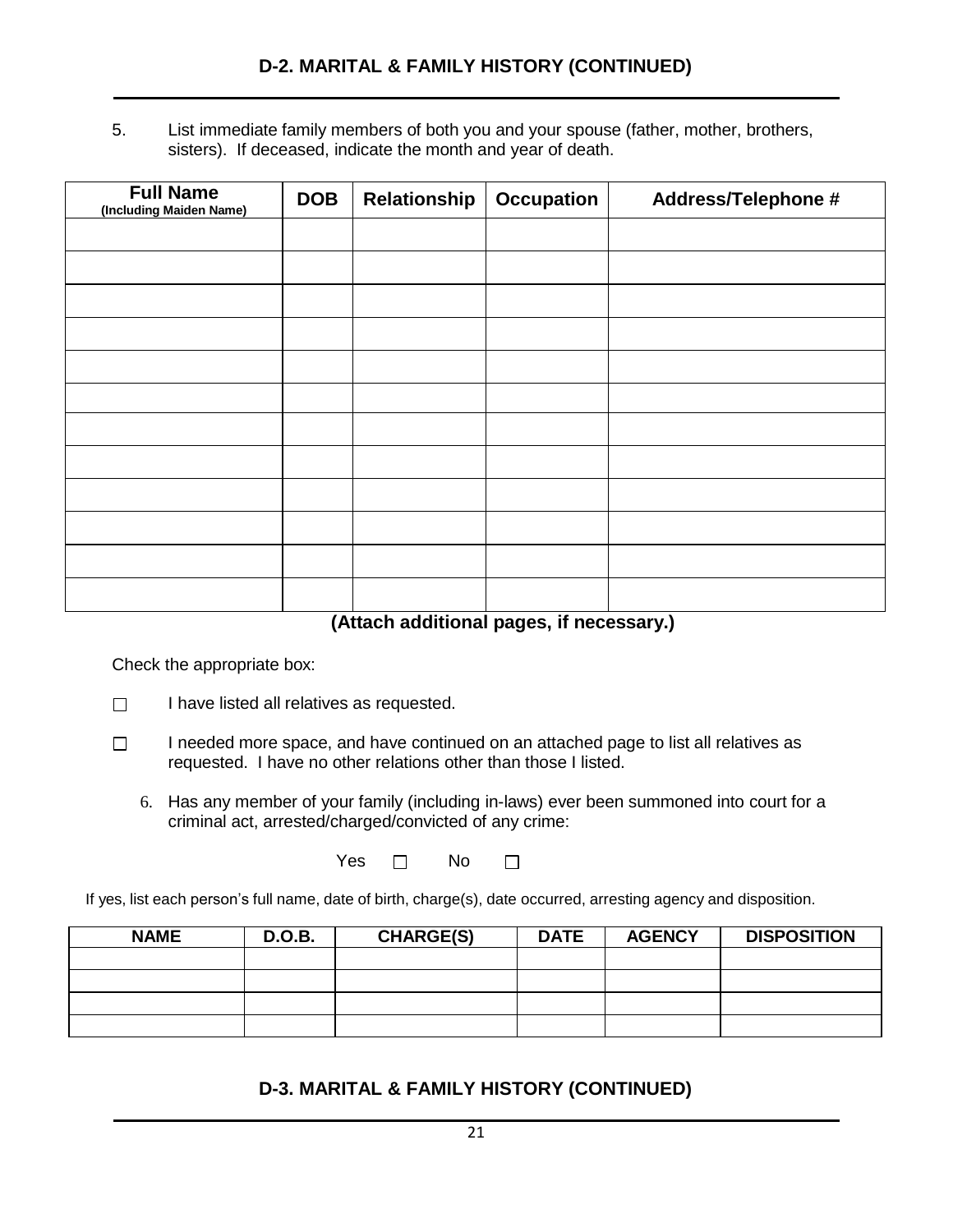7. If you currently share a residence with anyone other than a family member, complete the following:

| <b>Full Name</b><br>(Including Maiden Name) | <b>DOB</b> | Relationship | <b>Occupation</b> | <b>Work Telephone #</b> |
|---------------------------------------------|------------|--------------|-------------------|-------------------------|
|                                             |            |              |                   |                         |
|                                             |            |              |                   |                         |
|                                             |            |              |                   |                         |
|                                             |            |              |                   |                         |
|                                             |            |              |                   |                         |
|                                             |            |              |                   |                         |

#### **(Attach additional pages, if necessary.)**

8. Has any member of your household (related or unrelated) ever been summoned into court for a criminal act, arrested/charged/convicted of any crime?

Yes  $\Box$  No  $\Box$ 

If yes, list every person's full name, date of birth, charges, date occurred, arresting agency and disposition.

| <b>NAME</b> | <b>D.O.B.</b> | <b>CHARGE(S)</b> | <b>DATE</b> | <b>AGENCY</b> | <b>DISPOSITION</b> |
|-------------|---------------|------------------|-------------|---------------|--------------------|
|             |               |                  |             |               |                    |
|             |               |                  |             |               |                    |
|             |               |                  |             |               |                    |
|             |               |                  |             |               |                    |

**(Attach additional pages, if necessary.)**

Investigator's Notes: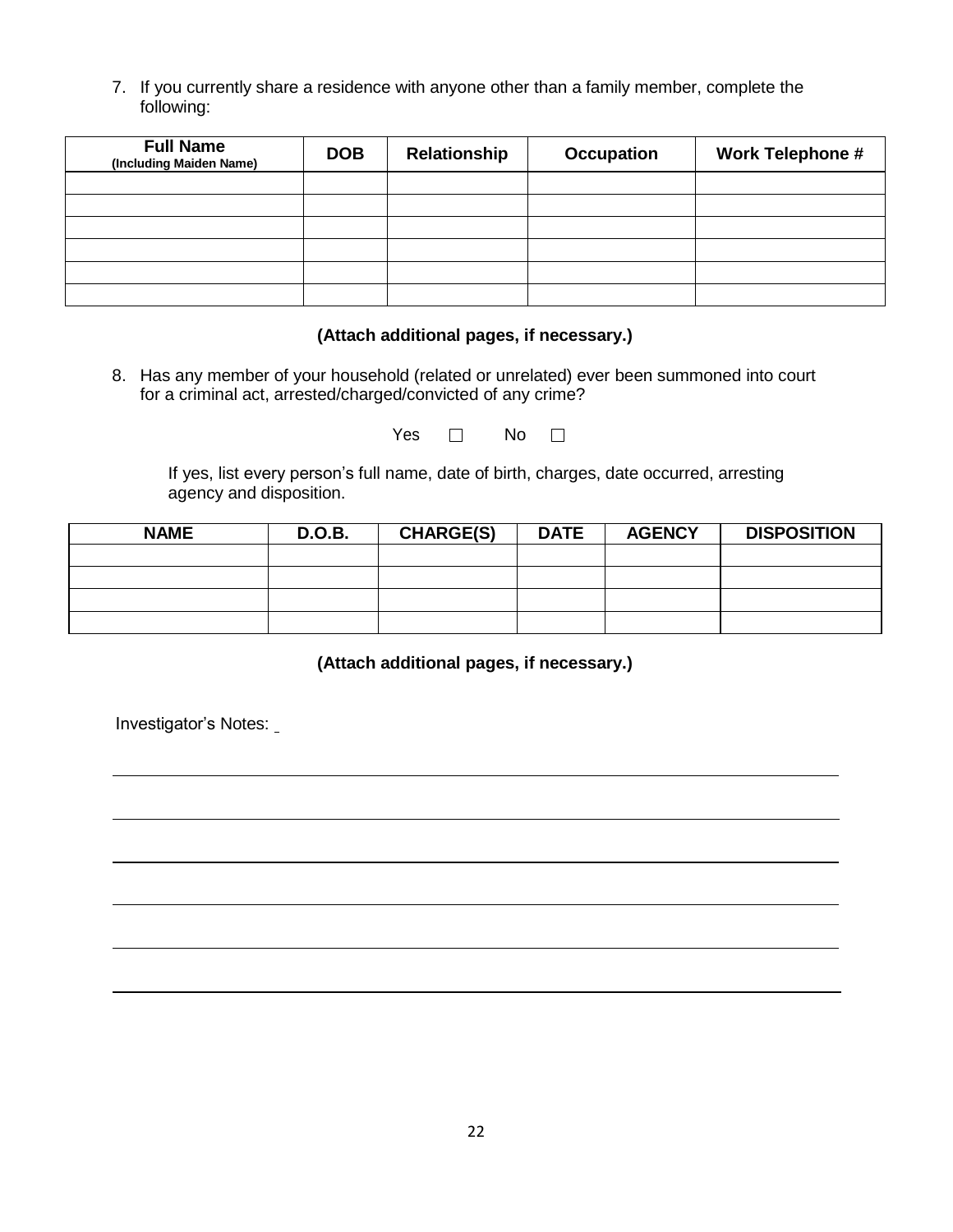List all addresses where you have lived during the past ten (10) years. Do not use a mailing address in place of an actual address.

**Begin with your present address.** Include temporary residences, military posts and military deployments. List by month and year.

| From - To<br>$(mm/yy - mm/yy)$ | Length of<br><b>Residency</b><br>(yrs/months) | Landlord/<br><b>Apt. Complex</b><br><b>Name</b> | 1.<br>Landlord/<br><b>Apt. Complex</b><br>Telephone# | <b>Address</b> |
|--------------------------------|-----------------------------------------------|-------------------------------------------------|------------------------------------------------------|----------------|
| $\blacksquare$                 |                                               |                                                 |                                                      |                |
|                                |                                               |                                                 |                                                      |                |
|                                |                                               |                                                 |                                                      |                |
|                                |                                               |                                                 |                                                      |                |
|                                |                                               |                                                 |                                                      |                |
|                                |                                               |                                                 |                                                      |                |
|                                |                                               |                                                 |                                                      |                |
|                                |                                               |                                                 |                                                      |                |
|                                |                                               |                                                 |                                                      |                |
|                                |                                               |                                                 |                                                      |                |
|                                |                                               |                                                 |                                                      |                |
|                                |                                               |                                                 |                                                      |                |
|                                |                                               |                                                 |                                                      |                |
|                                |                                               |                                                 |                                                      |                |
|                                |                                               |                                                 |                                                      |                |

#### **(Attach additional pages, if necessary.)**

Check the appropriate box relating to the residential history listed:

- $\Box$ I have listed all my residences for the past ten (10) years, including temporary residences.
- $\Box$ I needed additional space, but have continued on an attached page to list all of my residences for the past ten (10) years, including temporary residences.
- 2. Have you ever been evicted or threatened with eviction? Yes  $\Box$  No  $\Box$ If yes, give date(s), address(es) and reason(s) concerning all such incidents:

#### **(Attach additional pages, if necessary.)**

3. Have you ever moved out of a leased residence without proper notification? Yes  $\Box$  No  $\Box$ If yes, please give reason: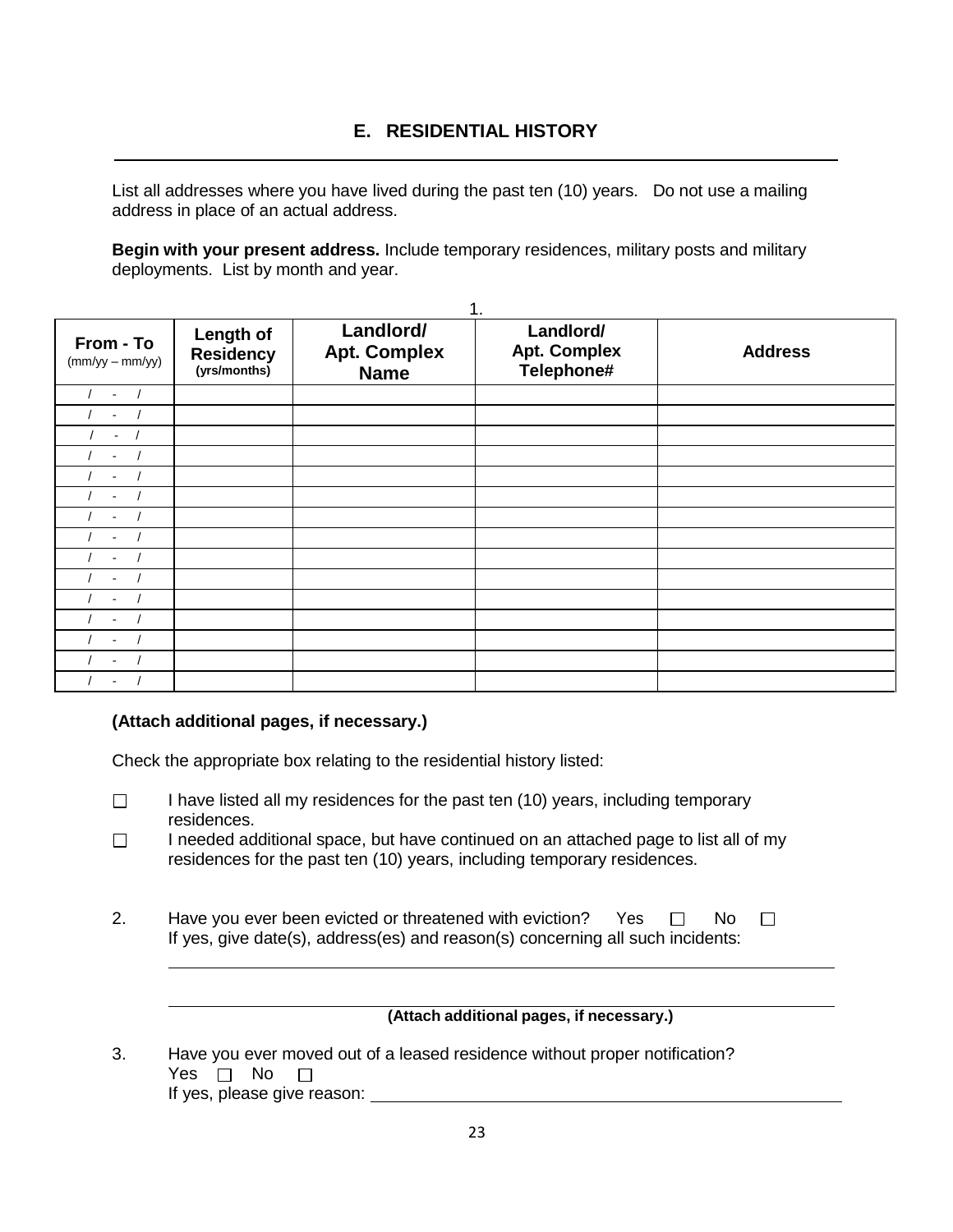| 1. | Have you ever applied to serve in any branch of the armed forces?<br><b>No</b><br>Yes<br>$\Box$                                                                                                                                                                                                                                                          |
|----|----------------------------------------------------------------------------------------------------------------------------------------------------------------------------------------------------------------------------------------------------------------------------------------------------------------------------------------------------------|
| 2. | Have you ever served in the armed forces?<br>Yes<br>No l<br>П.<br>If your answer is yes, complete the following questions in this section.<br>If your answer is No, proceed to the next page.<br>If you served multiple enlistments or in different branches, photocopy this page and complete it for<br>each branch.                                    |
| 3. | Enlistment date or date applied: ___________________________Discharge date: ________________________                                                                                                                                                                                                                                                     |
|    | Monthly salary at enlistment: _______________ Monthly salary at discharge: ____________                                                                                                                                                                                                                                                                  |
|    | Branch of Service: Unit Designation: Unit Designation.                                                                                                                                                                                                                                                                                                   |
|    | Highest rank held: _________________________________Nature of Discharge: ___________________________                                                                                                                                                                                                                                                     |
|    | If you originally received an "Other Than Honorable" discharge, give complete details:                                                                                                                                                                                                                                                                   |
|    | (Attach additional pages, if necessary.)<br><u> 1980 - Johann John Stone, mars et al. (</u>                                                                                                                                                                                                                                                              |
| 4. | Did you ever receive any of the following, regardless of the final disposition?                                                                                                                                                                                                                                                                          |
|    | <b>Yes</b><br><b>No</b><br><b>Article XV</b><br>$\Box$<br>$\Box$<br>Court-martial<br>$\Box$<br>П<br>$\Box$<br>Captain's Mast<br>П<br>$\Box$<br><b>Company Punishment</b><br>$\Box$<br>$\Box$<br>Letter of Reprimand/Page 11/Other written reprimands<br>$\Box$<br>$\Box$<br>Reduction in rank, or any other disciplinary action<br>Confinement<br>$\Box$ |
|    | If you appured yet to any of the above give complete details (including data, charge                                                                                                                                                                                                                                                                     |

If you answered yes to any of the above, give complete details (including date, charge, circumstances, etc.) for each disciplinary incident:

(Attach additional pages, if necessary.)

Check the appropriate box:

- I did not receive any disciplinary action in the military.  $\Box$
- $\Box$ I have listed all disciplinary action I received in the military.
- 5. Are you currently a member of a U.S. Reserve, National or State Guard Organization?  $Yes \Box No$  $\Box$

Check the appropriate box:

- I have listed my entire military history, including all reserve duties.  $\Box$
- I have served in more than one branch of the military, and have continued to list  $\Box$ the remainder of my military history on an attached page. I have included ALL information requested for each branch of service.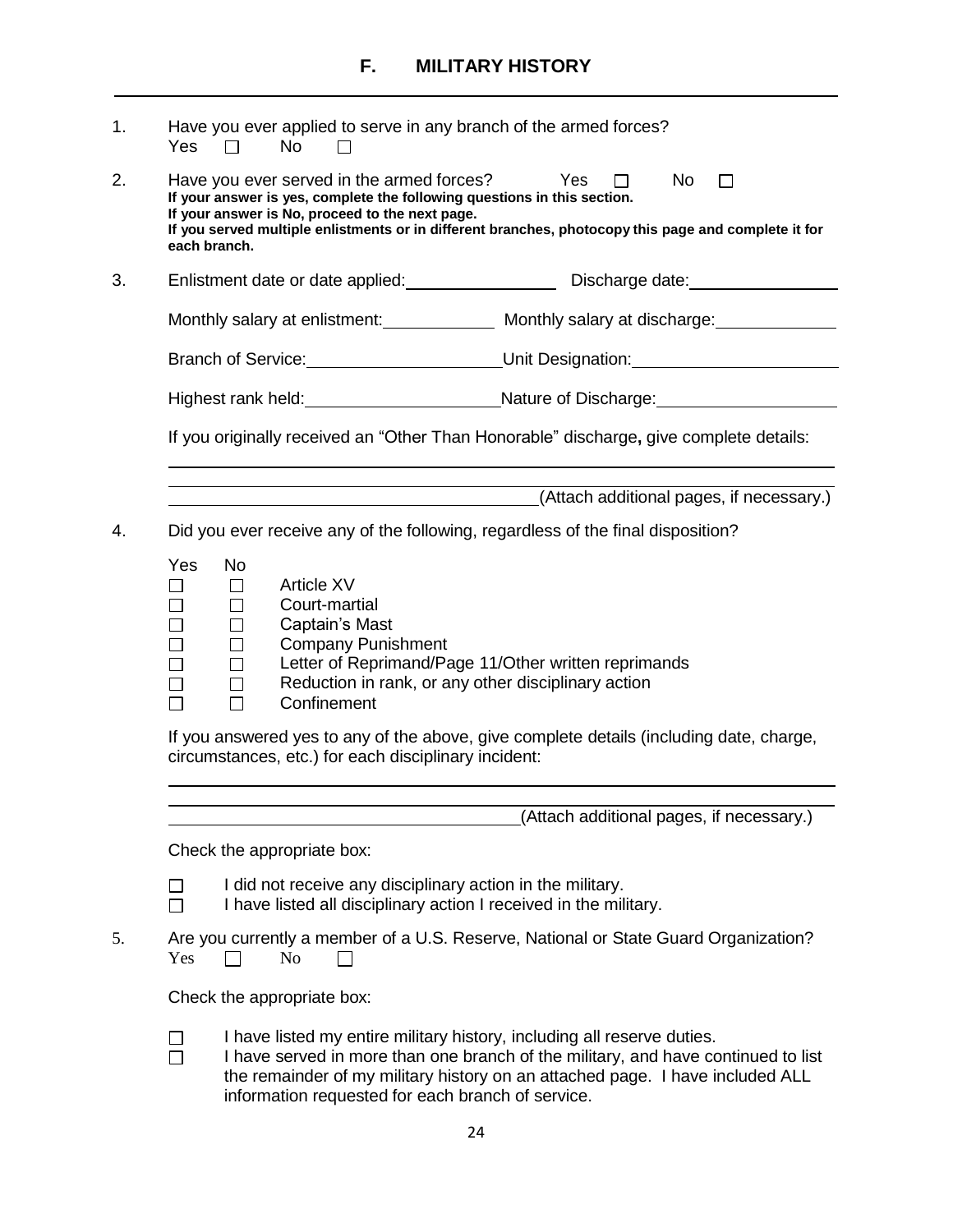#### **READ THESE DEFINITIONS THOROUGHLY!**

"Law Enforcement Agency" includes not only municipal departments, state police and sheriff's departments, but also transit police, college campus security/police, airport security/police, hospital security/police, Coast Guard, constable officers, local or national police in any foreign country, military police and any other local, state or federal entity whose purpose is to enforce the law and investigate violations.

A person is "detained" or "arrested" when his liberty is suspended for any amount of time, such as being "held for questioning". The Texas Code of Criminal Procedure states a person has been arrested "when he has been actually placed under restraint or taken into custody by an officer or other person executing a warrant of arrest, or by an officer or person arresting without a warrant." The following circumstances DO NOT DISQUALIFY an incident as an actual arrest: the person being arrested was not handcuffed; the person was allowed to be escorted to the jail facility rather than being taken in a squad car; the person was not physically placed in a cell; or the person was released with no formal charges filed.

A "conviction" not only includes being actually tried and found guilty in a court of law, but also includes pleading guilty or no contest to receive deferred adjudication, or non-adjudicated probation, or any other such disposition, which required probation or payment of fines, even if the charges were eventually dropped or expunged.

1. Have you ever committed or been a party to any act(s) that could be considered criminal acts, including, but not limited to criminal mischief, hit-and-run, DWI, public intoxication, assault, theft [e.g. shoplifting, giving/receiving illegal discounts], receiving stolen property, issuance of bad check/theft by check, failure to identify/using a fake or altered ID, obstruction, fleeing/resisting/evading arrest, purchase/possession/distribution of illegal drugs, burglary, criminal trespass, unlawfully carrying a weapon, insurance fraud, income tax evasion/fraud/, forgery, child abuse/neglect/endangerment, criminal non-support, harassment, failure to appear or answer court summons, contempt, sex crimes, computer crimes, assaults, vehicle theft, etc.?  $V_{\alpha\alpha}$   $\Box$   $N_{\alpha}$   $\Box$ 

| r es | IΝO |  |
|------|-----|--|
|      |     |  |

If yes, list and explain.

**(Attach additional pages, if necessary.)**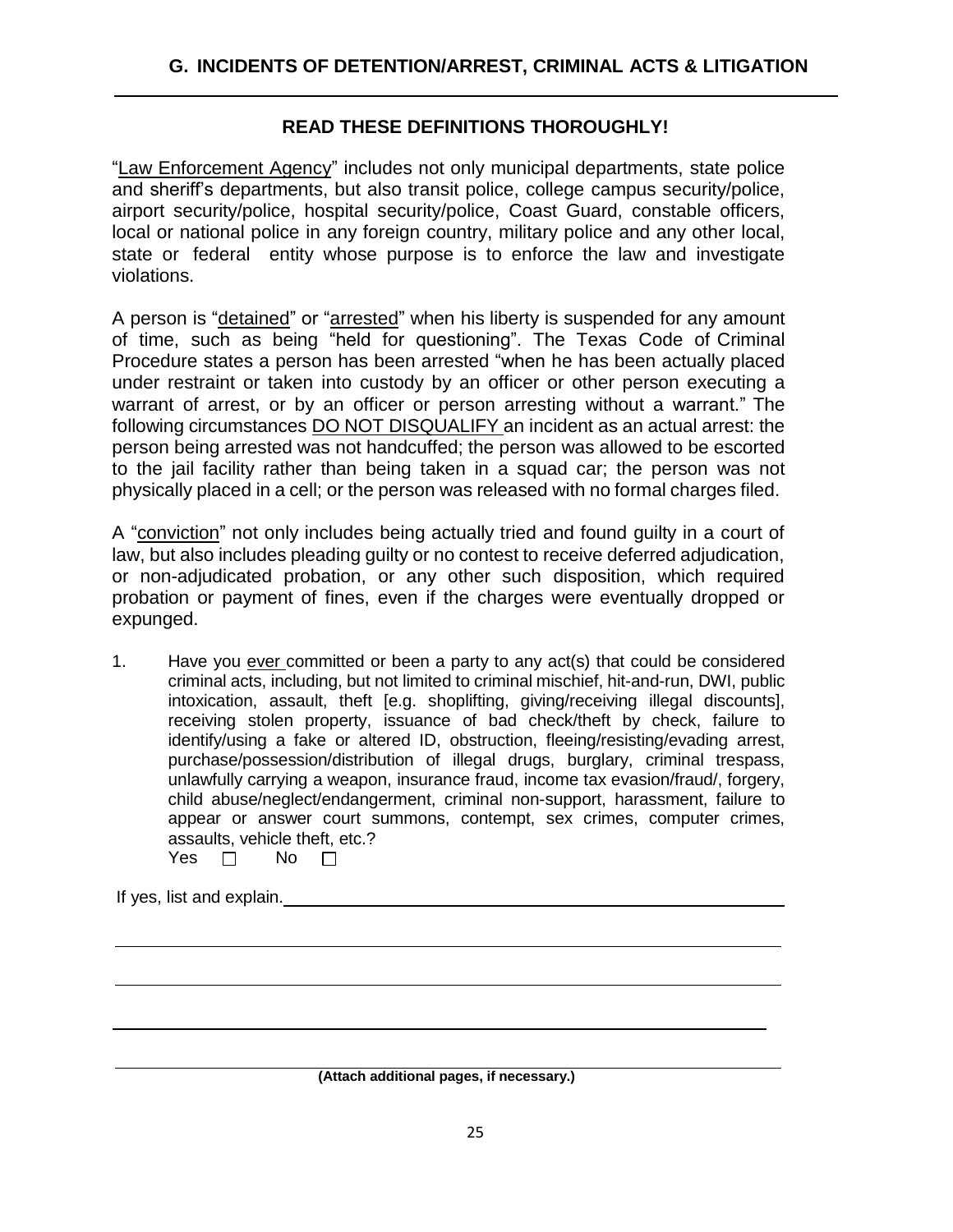## **G-2. DETENTION/ARREST, CRIMINAL ACTS & LITIGATION (CONTINUED)**

|                                     |              |    | Answer the following questions related to your criminal history, regardless of the final disposition<br>(i.e. formal charges were never filed, charges were dropped, adjudicated probation was<br>completed, record was expunged, conviction was successfully appealed, etc.). |
|-------------------------------------|--------------|----|--------------------------------------------------------------------------------------------------------------------------------------------------------------------------------------------------------------------------------------------------------------------------------|
| 2. (a) Have you ever been arrested? |              |    |                                                                                                                                                                                                                                                                                |
| Yes                                 |              | No | П                                                                                                                                                                                                                                                                              |
|                                     |              |    | (b) Have you ever been investigated, detained or questioned by any law enforcement agency?                                                                                                                                                                                     |
| Yes                                 |              | No |                                                                                                                                                                                                                                                                                |
|                                     |              |    | (c) Have you ever been summoned into court for any offense (or court-martialed)?                                                                                                                                                                                               |
| Yes                                 | $\Box$       | No |                                                                                                                                                                                                                                                                                |
|                                     |              |    | (d) Have you ever been charged with an offense or had a warrant issued for your arrest?                                                                                                                                                                                        |
| Yes                                 | П            | No | П                                                                                                                                                                                                                                                                              |
|                                     |              |    | 3. (a) Have you ever been convicted of, or pled guilty/no contest to a misdemeanor?                                                                                                                                                                                            |
| Yes                                 | $\perp$      | No |                                                                                                                                                                                                                                                                                |
|                                     |              |    | (b) Have you ever been convicted of, or pled guilty/no contest to a felony?                                                                                                                                                                                                    |
| Yes                                 |              | No |                                                                                                                                                                                                                                                                                |
|                                     |              |    | 4. Have you ever been involved in any civil litigations?                                                                                                                                                                                                                       |
| Yes                                 | $\mathsf{L}$ | No |                                                                                                                                                                                                                                                                                |
|                                     |              |    |                                                                                                                                                                                                                                                                                |

If you answered **YES** to any of the above questions, complete the following (**exclude traffic offenses**):

| Charge | <b>Date</b> | Law<br><b>Enforcement</b><br><b>Agency</b> | <b>Disposition</b><br>(include fines, probation, etc.) | <b>Disposition Date</b><br>(probation completed, fine<br>paid, etc.) |
|--------|-------------|--------------------------------------------|--------------------------------------------------------|----------------------------------------------------------------------|
|        |             |                                            |                                                        |                                                                      |
|        |             |                                            |                                                        |                                                                      |
|        |             |                                            |                                                        |                                                                      |
|        |             |                                            |                                                        |                                                                      |
|        |             |                                            |                                                        |                                                                      |
|        |             |                                            |                                                        |                                                                      |
|        |             |                                            |                                                        |                                                                      |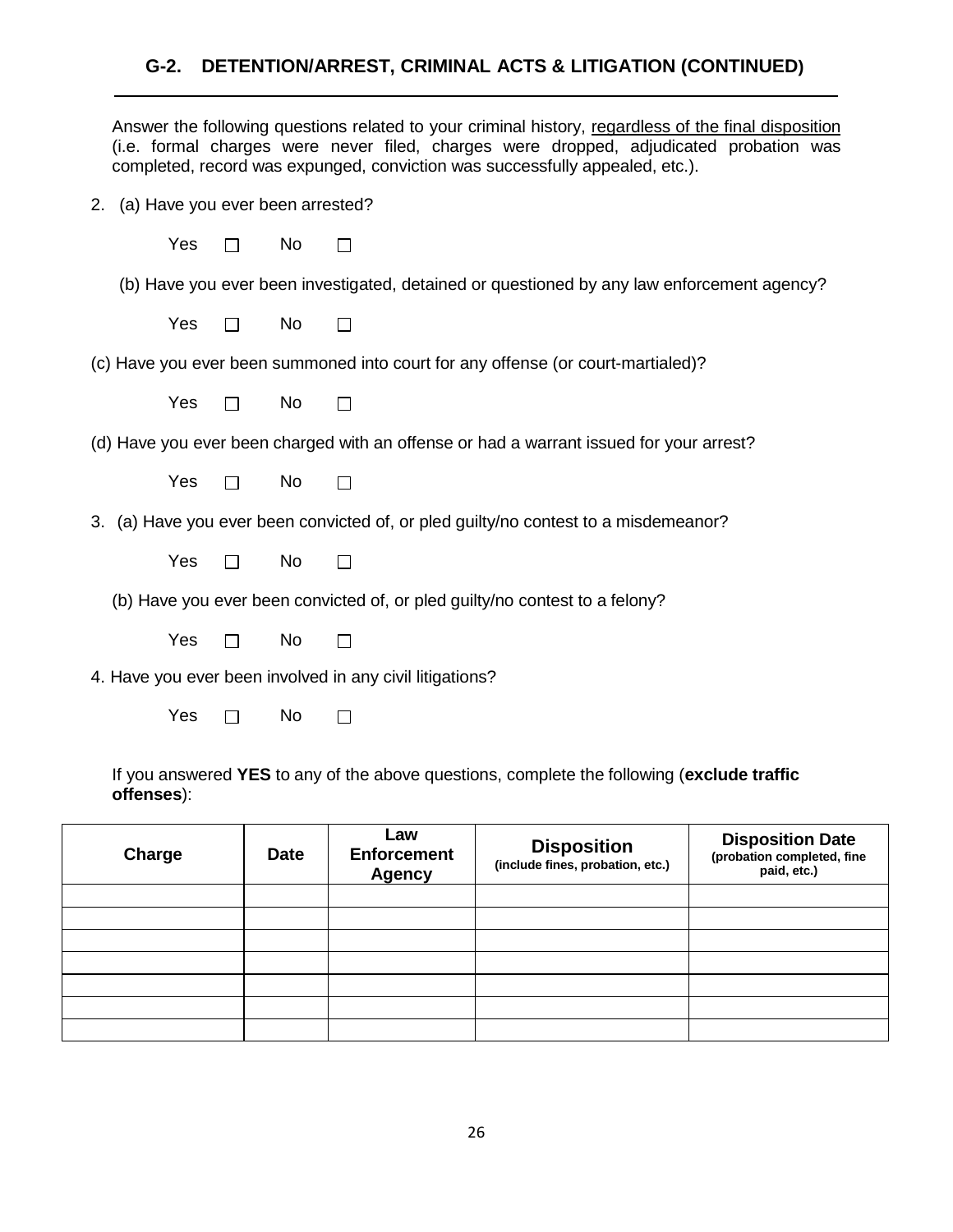5. In answering the following questions, you are advised that an offense is "family violence" for purposes of this section when the offense:

- (a) is a violation under Federal or State law; and
- (b) has, as an element, the use or attempted use of physical force, or the threatened use of a deadly weapon, committed by (1) a current or former spouse, parent or guardian of the victim,

(2) a person with whom the victim shares a child in common,

(3) a person who is cohabiting with or has cohabited with the victim as a spouse, parent or guardian, or

(4) a person similarly situated to a spouse, parent or guardian of the victim.

(a) Have you ever been convicted of "family violence" within the meaning of the definition set forth above, in Texas or elsewhere?

 $Yes \Box \qquad No$  $\Box$ 

6. Have you ever committed family violence including stalking or harassment?

Yes  $\Box$  No  $\Box$ 

(b) If you answered yes to question (a), provide all information below for each conviction: \*If this information is a duplication of what you listed in the beginning of this section, list it again.

| <b>Date of Conviction:</b>                    |     |    |  |
|-----------------------------------------------|-----|----|--|
| Offense/Charge:                               |     |    |  |
| <b>City/County &amp; State of Conviction:</b> |     |    |  |
| <b>Court where received</b>                   |     |    |  |
| <b>Case Number</b>                            |     |    |  |
| <b>Sentence imposed</b>                       |     |    |  |
| Is conviction currently on appeal?            | Yes | No |  |
|                                               |     |    |  |

**(Attach additional pages, if necessary.)**

(c) If you answered yes to question (a), submit a certified copy of the judgments and offense reports relating to each conviction.

CHECK THE APPROPRIATE BOX:

- I have never been convicted of domestic violence.  $\Box$
- $\Box$ I have been convicted of domestic violence and have accurately listed all such incidents and details as required.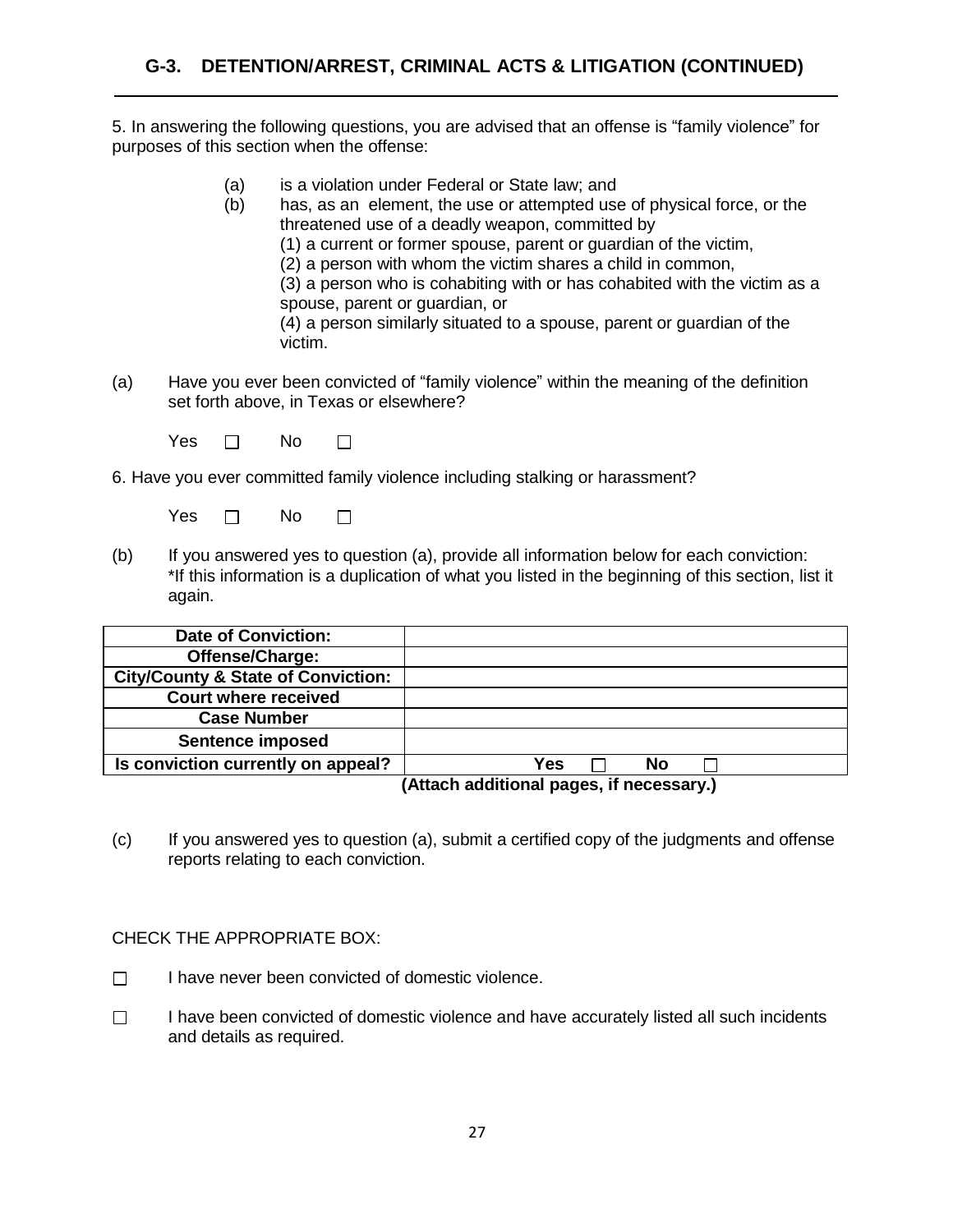### **G-4. DETENTION/ARREST, CRIMINAL ACTS & LITIGATION (CONTINUED)**

- 5. Possessing/using an illegal drug is not a social activity or experiment. It is a law violation and therefore a part of your history of criminal activity that you must disclose.
	- Drug use means all descriptive terms used to describe the introduction of any illegal/controlled substance into your system in any manner, no matter how small the amount, regardless of the effects from the substance, or if you are/were uncertain of the true composition of the substance. **Include experimentation with drugs. Exclude prescription drugs legally issued to you, taken in the prescribed manner.**
	- Illegal drug use includes (but is not limited to) the following:

| Marijuana               | Yes                   | No.       | # Times in life         | Last Date: Notelland Controller                                                                                                                                                                                                |
|-------------------------|-----------------------|-----------|-------------------------|--------------------------------------------------------------------------------------------------------------------------------------------------------------------------------------------------------------------------------|
| Crack/Cocaine           | Yes<br>$\mathsf{L}$   | <b>No</b> | # Times in life         | Last Date: 1988                                                                                                                                                                                                                |
| Heroin                  | Yes<br>$\mathsf{L}$   | <b>No</b> | # Times in life         | Last Date: Last Date:                                                                                                                                                                                                          |
| <b>LSD</b>              | Yes<br>$\mathbf{L}$   | <b>No</b> | # Times in life         | Last Date: Last Controllering                                                                                                                                                                                                  |
| <b>PCP</b>              | Yes                   | <b>No</b> | # Times in life__       | Last Date: Last Controllering                                                                                                                                                                                                  |
| Peyote                  | Yes<br>П              | <b>No</b> | # Times in life         | Last Date:<br><u>Last Date:</u>                                                                                                                                                                                                |
| Hashish                 | Yes                   | <b>No</b> | # Times in life         | Last Date: Last Date:                                                                                                                                                                                                          |
| Amphetamines            | Yes<br>П              | No        | # Times in life         | Last Date: Note that the set of the set of the set of the set of the set of the set of the set of the set of the set of the set of the set of the set of the set of the set of the set of the set of the set of the set of the |
| Methamphetamines        |                       |           |                         |                                                                                                                                                                                                                                |
| (Speed, Ice, etc.)      | Yes<br>$\mathsf{L}$   | No        | # Times in life         | Last Date: Last Date:                                                                                                                                                                                                          |
| Psilocybin (Mushrooms)  | Yes<br>$\mathbb{R}$   | No        | # Times in life____     | Last Date: Last Date:                                                                                                                                                                                                          |
| <b>Steroids</b>         | Yes<br>┍              | No        | # Times in life         | Last Date: _________                                                                                                                                                                                                           |
| Ritalin, Adderall, etc. | Yes<br>П              | No.       | # Times in life         | Last Date:                                                                                                                                                                                                                     |
| Tranquilizers           | Yes<br>г              | No.       | # Times in life____     | Last Date: Last Carrier Control                                                                                                                                                                                                |
| Pain Relievers          | Yes<br>Г              | No        | # Times in life         | Last Date: Notelland Controller                                                                                                                                                                                                |
| <b>Muscle Relaxers</b>  | Yes<br>┌              | <b>No</b> | # Times in life         | Last Date: 1988                                                                                                                                                                                                                |
| <b>Barbiturates</b>     | Yes<br>П              | <b>No</b> | # Times in life____     | Last Date: __________                                                                                                                                                                                                          |
| <b>Sleeping Pills</b>   | Yes<br>Г              | No.       | # Times in life________ | Last Date: Last Care Last Control                                                                                                                                                                                              |
| <b>Stimulants</b>       | Yes<br>П              | <b>No</b> | # Times in life___      | Last Date: <u>__________</u>                                                                                                                                                                                                   |
| Codeine                 | Yes<br>$\mathbf{L}$   | No        | # Times in life         | Last Date: _________                                                                                                                                                                                                           |
| Morphine                | Yes<br>П              | No        | # Times in life___      | Last Date: Last Date:                                                                                                                                                                                                          |
| Hallucinogens           |                       |           |                         |                                                                                                                                                                                                                                |
| (STP, MDA, etc.)        | Yes                   | No        | # Times in life_        | Last Date: Last Care and Last Date:                                                                                                                                                                                            |
| Quaaludes               | Yes<br>$\mathbb{R}^n$ | <b>No</b> | # Times in life         | Last Date: 1988                                                                                                                                                                                                                |
| Ecstasy                 | Yes<br>$\mathbf{L}$   | <b>No</b> | # Times in life         | Last Date: Last Correct Last Correct Last Out                                                                                                                                                                                  |
| <b>GHB</b>              | Yes<br>$\mathbf{L}$   | <b>No</b> | # Times in life         | Last Date: _________                                                                                                                                                                                                           |
| <b>GHL</b>              | Yes<br><b>COL</b>     | <b>No</b> | # Times in life         | Last Date: Last Care and Last Date:                                                                                                                                                                                            |
| Rohypnol                | Yes<br>$\mathbf{L}$   | No.       | # Times in life___      | Last Date: Last Date:                                                                                                                                                                                                          |
| Inhalants*              | Yes                   | No        | # Times in life         | Last Date:                                                                                                                                                                                                                     |

\*Aerosol paints, nitrous oxide, glues or any gases ingested for the purposes of getting high.

List any other illegal drugs used that was not covered in the preceding section: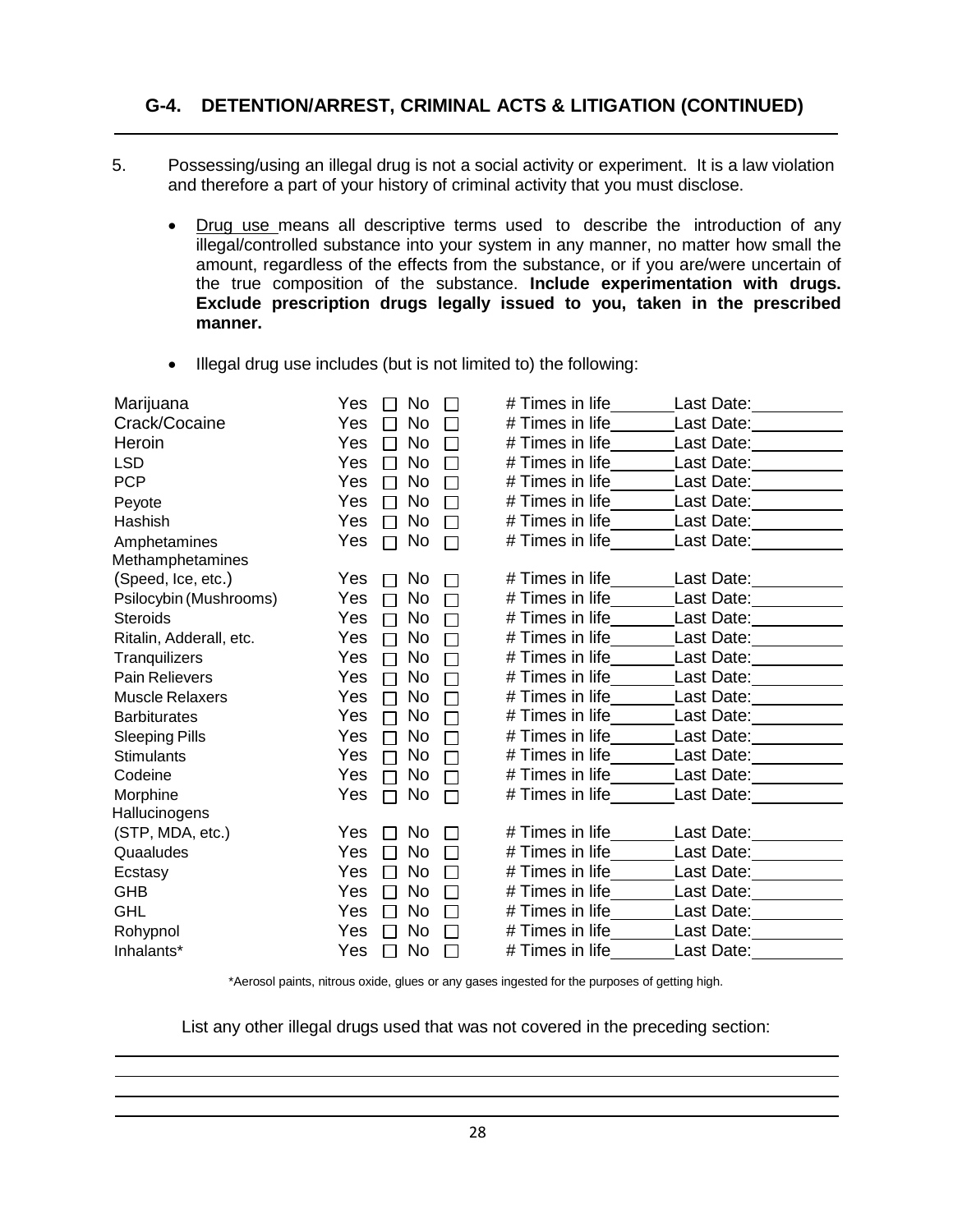## **G-5. DETENTION/ARREST, CRIMINAL ACTS & LITIGATION (CONTINUED)**

If you answer yes to any of the following questions, explain your answer in detail. **Attach extra pages if necessary.**

| 6.  | Have you ever sold any of the items specified on the previous page?<br>Yes<br><b>No</b>                                                                                                          |
|-----|--------------------------------------------------------------------------------------------------------------------------------------------------------------------------------------------------|
| 7.  | Have you ever purchased or traded an item of value for any of the specified items?<br>Yes<br><b>No</b>                                                                                           |
| 8.  | Have you ever lied to a doctor about an illness/injury in order to get any type of<br>prescribed drug? (i.e. tranquilizer, pain reliever, antidepressant, steroid)<br>Yes<br><b>No</b><br>$\Box$ |
| 9.  | Have you taken any type of medication prescribed to another person?<br><b>No</b><br>Yes                                                                                                          |
| 10. | Have any of your acquaintances used any type of illegal substances in your presence?<br><b>No</b><br>Yes                                                                                         |
|     | If so, identify the person(s) involved, the location of the use and the date of the incident.                                                                                                    |
|     | (Attach additional pages, if necessary.)                                                                                                                                                         |
| 11. | Have you ever caused another person to ingest, drink or otherwise consume an illegal<br>substance without their knowledge?<br>Yes<br><b>No</b><br>П                                              |
|     |                                                                                                                                                                                                  |

#### CHECK THE APPROPRIATE BOX:

- I have never used an illegal/controlled substance or ingested any substance for  $\Box$ the purpose of mood-altering.
- $\Box$ I have listed all my illegal/controlled substance use. I have not used any other illegal/controlled substance besides what I have listed AND any earlier/later/more frequently than what I have listed.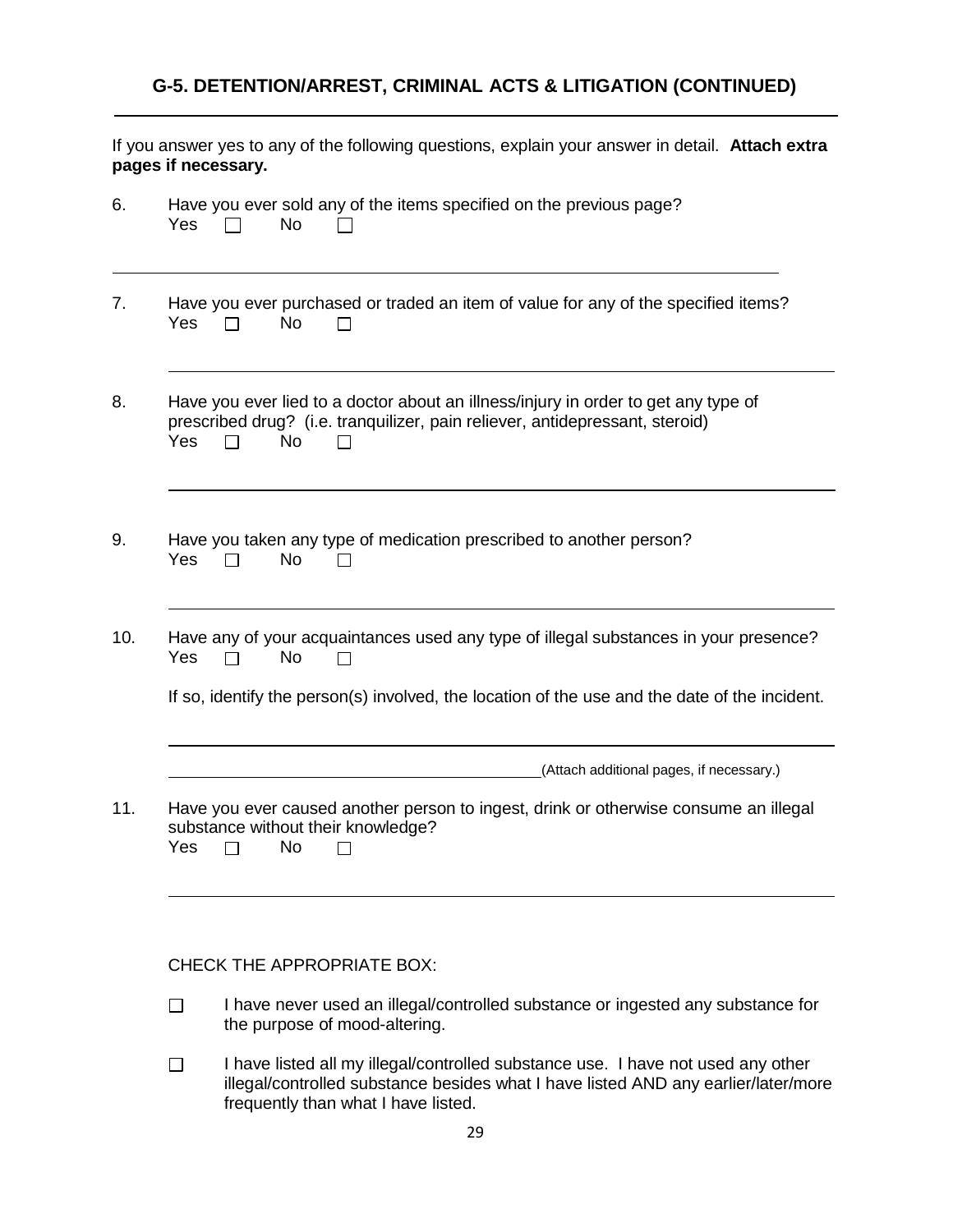## **H. TRAFFIC/DRIVING HISTORY**

| 1.                                                                                                    | List every entity that has issued you a driver's license, including state, federal, military,<br>etc.:                                                                     |  |  |  |  |  |  |  |
|-------------------------------------------------------------------------------------------------------|----------------------------------------------------------------------------------------------------------------------------------------------------------------------------|--|--|--|--|--|--|--|
| 2.<br>Has your driver's license ever been suspended or revoked in any state?<br>Yes<br><b>No</b><br>П |                                                                                                                                                                            |  |  |  |  |  |  |  |
|                                                                                                       | If so, give the details of every suspension/revocation: ________________________                                                                                           |  |  |  |  |  |  |  |
| 3.                                                                                                    | Have you ever driven a vehicle without financial responsibility/auto liability insurance?<br>Yes<br>No                                                                     |  |  |  |  |  |  |  |
|                                                                                                       | If so, give the approximate dates and details of every incident:                                                                                                           |  |  |  |  |  |  |  |
| 4.                                                                                                    | With what company do you carry auto liability insurance?                                                                                                                   |  |  |  |  |  |  |  |
|                                                                                                       | Insurance company                                                                                                                                                          |  |  |  |  |  |  |  |
|                                                                                                       | Insurance company's address                                                                                                                                                |  |  |  |  |  |  |  |
|                                                                                                       | Insurance company's phone no.                                                                                                                                              |  |  |  |  |  |  |  |
|                                                                                                       | Policy #                                                                                                                                                                   |  |  |  |  |  |  |  |
|                                                                                                       | Name(s) on policy                                                                                                                                                          |  |  |  |  |  |  |  |
|                                                                                                       | Effective dates of the policy                                                                                                                                              |  |  |  |  |  |  |  |
| 5.                                                                                                    | Have you ever driven a motor vehicle, since your 17 <sup>th</sup> birthday, without a valid driver's<br>license?<br><b>No</b><br>Yes<br>$\mathsf{L}$                       |  |  |  |  |  |  |  |
|                                                                                                       | If so, give the approximate dates and details of every incident:                                                                                                           |  |  |  |  |  |  |  |
| 6.                                                                                                    | Have you ever been placed on an assigned risk for vehicle insurance?<br>Yes<br>No<br>$\Box$                                                                                |  |  |  |  |  |  |  |
| 7.                                                                                                    | Have you ever been referred to a Medical Advisory Board? Yes<br>No                                                                                                         |  |  |  |  |  |  |  |
| 8.                                                                                                    | Have you ever had your insurance policy revoked?<br>Yes<br>No                                                                                                              |  |  |  |  |  |  |  |
| 9.                                                                                                    | Have you ever been involved in a motor vehicle accident and left the scene without<br>identifying yourself?<br>No<br>Yes<br>If yes, were the police notified?<br>Yes<br>No |  |  |  |  |  |  |  |
| 10.                                                                                                   | Have you ever had a hearing for probation/suspension?<br>Yes<br>No                                                                                                         |  |  |  |  |  |  |  |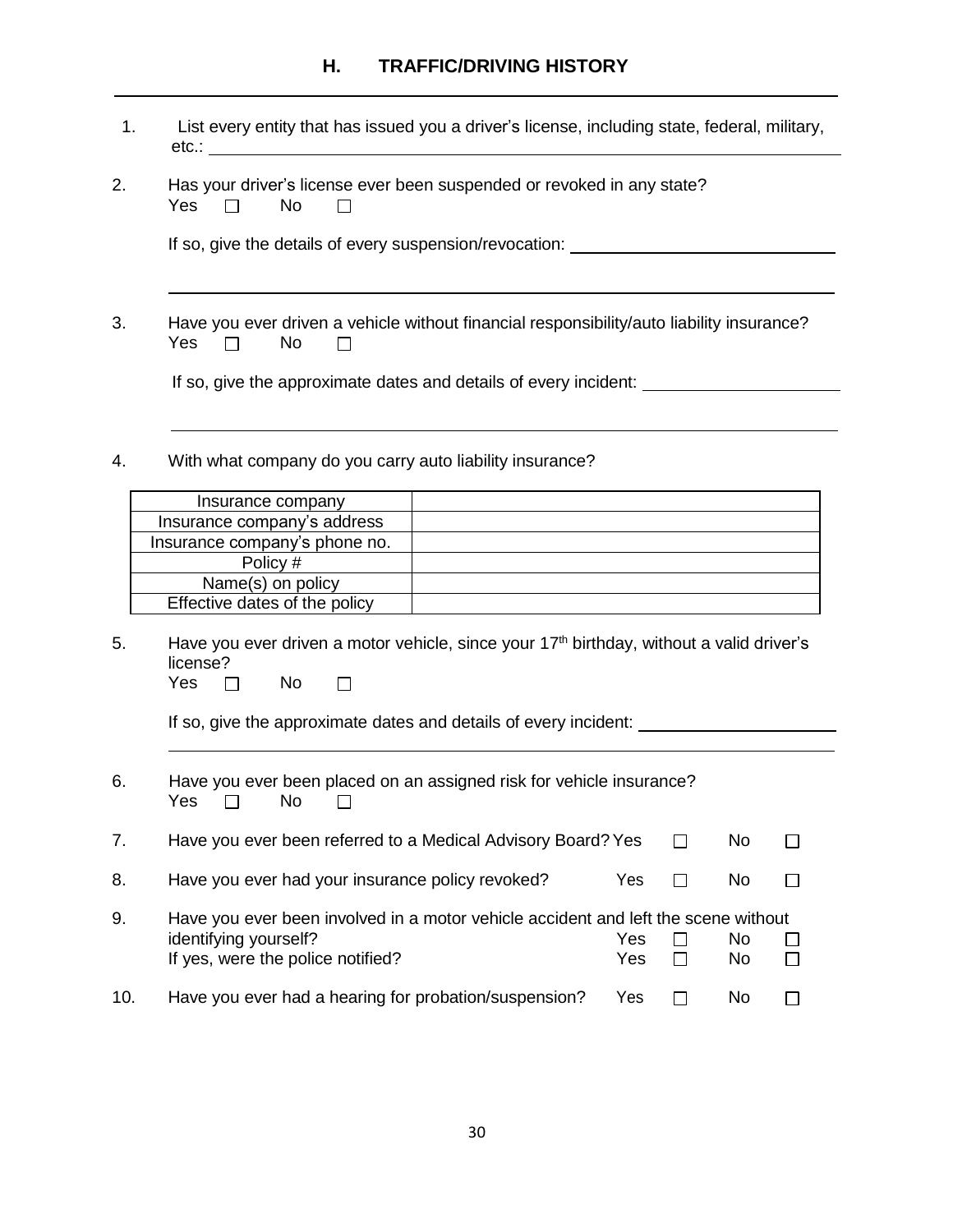11. List all traffic citations (excluding parking tickets) you have ever received, regardless of the disposition.

**\*\*\***Do not list DWI, Failure to Leave ID or Failure to Stop and Render Aid charges here. Those are criminal charges.

| <b>DATE ISSUED</b> | <b>CHARGE(S)</b> | <b>ISSUING AGENCY</b> | <b>DISPOSITION</b> |
|--------------------|------------------|-----------------------|--------------------|
|                    |                  |                       |                    |
|                    |                  |                       |                    |
|                    |                  |                       |                    |
|                    |                  |                       |                    |
|                    |                  |                       |                    |
|                    |                  |                       |                    |
|                    |                  |                       |                    |
|                    |                  |                       |                    |
|                    |                  |                       |                    |

#### CHECK THE APPROPRIATE BOX:

- $\Box$ I have never received a traffic citation.
- $\Box$ I have received traffic citation(s), and have listed all of them (attaching extra pages if necessary.) I have not received any other traffic citations other than the ones I have listed.
- 12. List all traffic accidents in which you have ever been involved as a driver, regardless of whether the accident was reported or placed on your record.

| <b>Date</b> | <b>Location (City/State)</b> | <b>Police Report</b>   | <b>Police Agency</b> | #<br><b>Vehicles</b><br>Involved | Had you been<br>drinking before<br>the accident? |
|-------------|------------------------------|------------------------|----------------------|----------------------------------|--------------------------------------------------|
|             |                              | No <sub>1</sub><br>Yes |                      |                                  | No $\square$<br>Yes                              |
|             |                              | No $\square$<br>Yes    |                      |                                  | No $\square$<br>Yes                              |
|             |                              | No<br>Yes              |                      |                                  | Yes<br>No.                                       |
|             |                              | No<br>Yes              |                      |                                  | Yes<br>No                                        |
|             |                              | No<br>Yes              |                      |                                  | Yes<br>No                                        |
|             |                              | No<br>Yes              |                      |                                  | Yes<br>No                                        |

#### CHECK THE APPROPRIATE BOX:

- I have never been the driver in a traffic accident.  $\Box$
- I have been the driver in traffic accident(s), and have listed all of them (attaching extra  $\Box$ pages if necessary). I have not been involved in any other accident(s) other than those listed.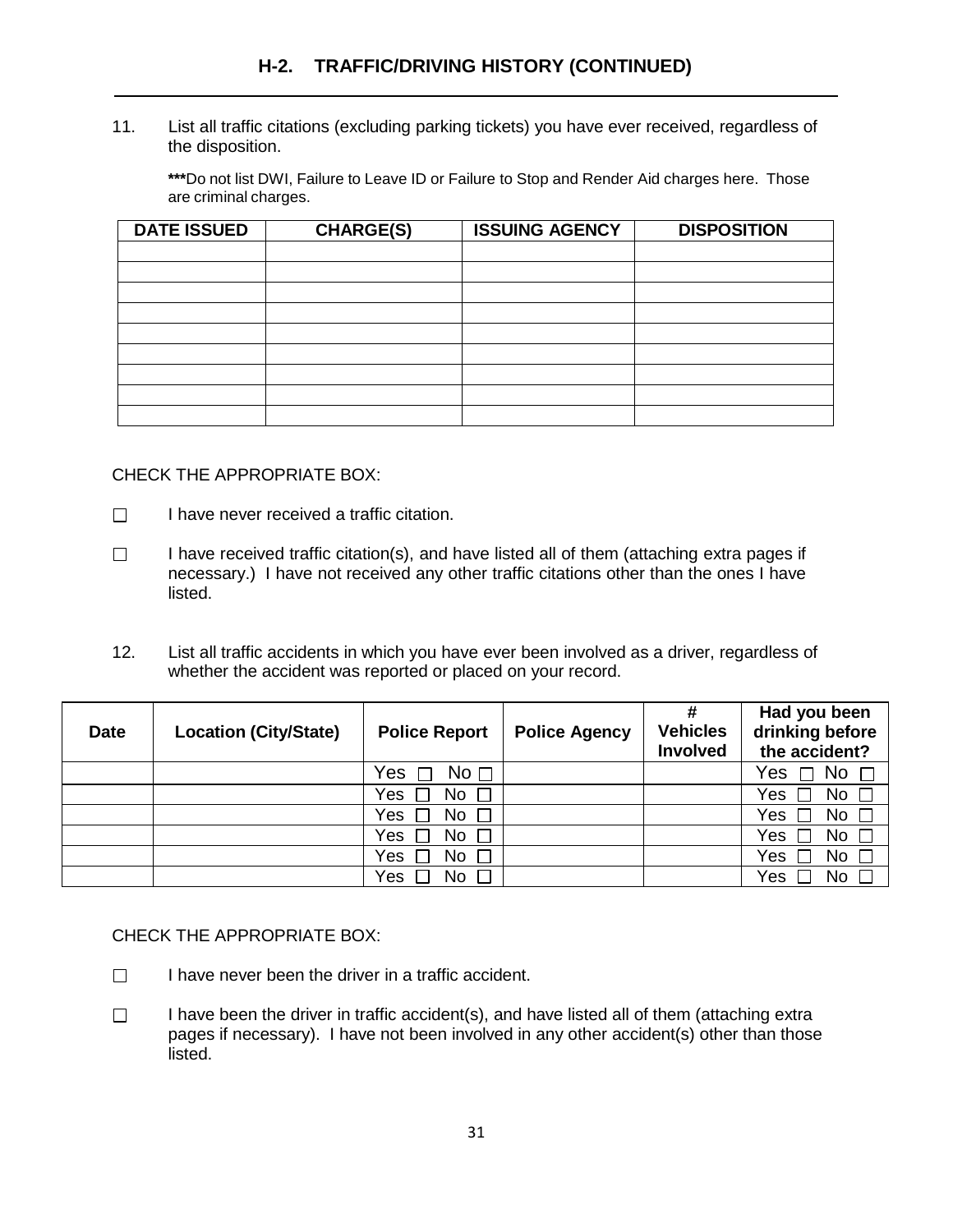- 1. What is your total monthly net (take home) income from your current job? \$\_
- 2. Do you have income from any other source(s), other than your principal occupation? (i.e. income from other members of household, child support, alimony, dividends, rental property, part-time jobs, your spouse) Yes  $\Box$  No  $\Box$

If so, list all sources.

| <b>Income Source</b> | Amount (Net) | <b>Frequency</b> |
|----------------------|--------------|------------------|
|                      |              |                  |
|                      |              |                  |
|                      |              |                  |
|                      |              |                  |
|                      |              |                  |
|                      |              |                  |
|                      |              |                  |
|                      |              |                  |

3. Do you own any real estate? Yes  $\Box$  No  $\Box$ 

| Location | <b>Type of Property</b> | <b>Value of Property</b> | <b>Mortgaged</b> |
|----------|-------------------------|--------------------------|------------------|
|          |                         |                          | No<br>Yes        |
|          |                         |                          | Yes<br>No        |
|          |                         |                          | Yes<br>No        |

4. Do you own any bonds, IRAs or types of investments? Yes  $\Box$  No  $\Box$ 

| <b>Type of Investment</b> | Value |
|---------------------------|-------|
|                           |       |
|                           |       |
|                           |       |

5. Do you have any banking accounts? Yes  $\Box$  No  $\Box$ 

| <b>Bank Name/Address</b> | <b>Type of Account</b><br>(checking/savings/overdraft protection, etc.) | Avg. Monthly<br><b>Balance</b> |
|--------------------------|-------------------------------------------------------------------------|--------------------------------|
|                          |                                                                         |                                |
|                          |                                                                         |                                |
|                          |                                                                         |                                |
|                          |                                                                         |                                |
|                          |                                                                         |                                |
|                          |                                                                         |                                |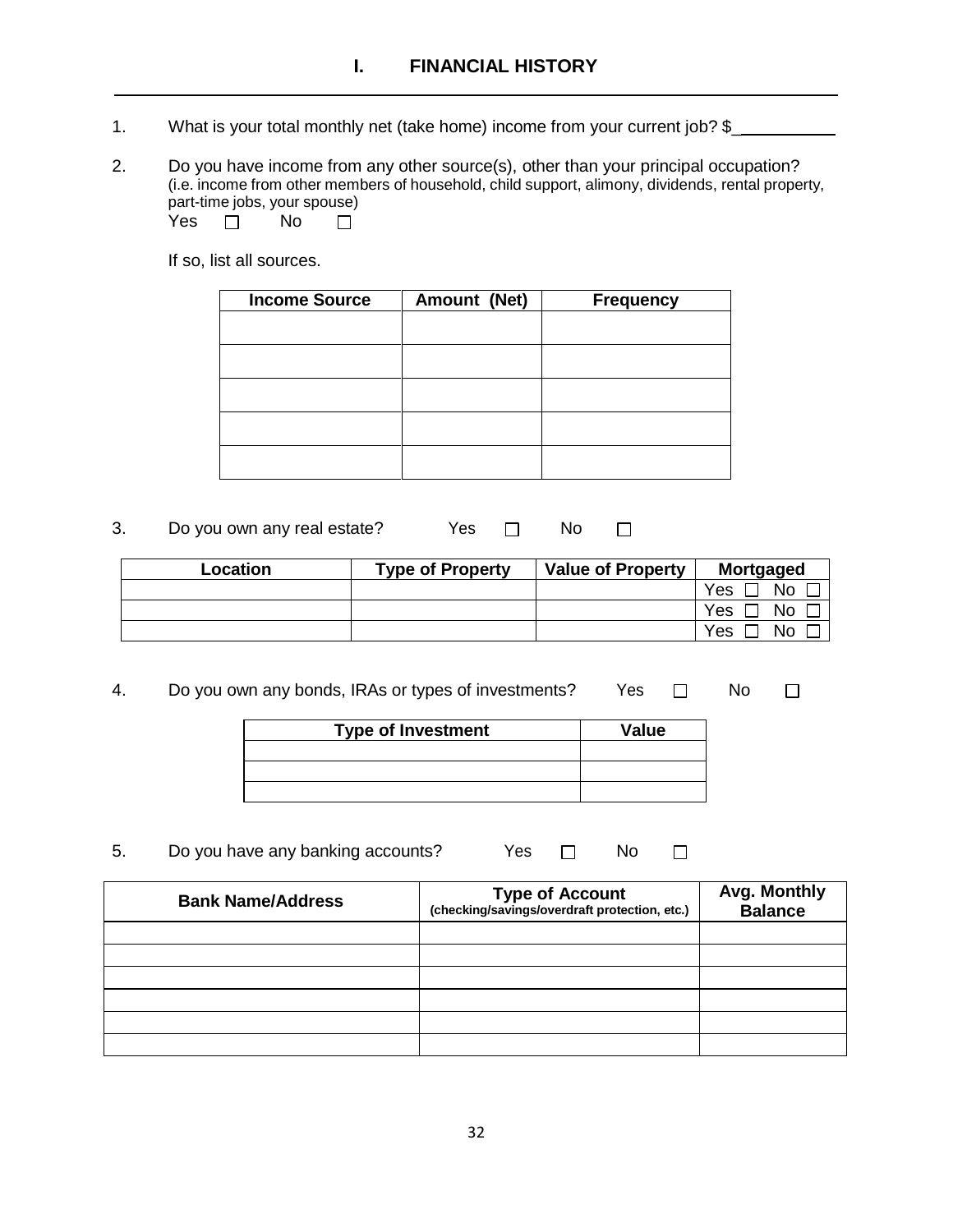### **I-2. FINANCIAL HISTORY (CONTINUED)**

6. Have you ever filed for bankruptcy?  $Yes \Box \Box$  No  $\Box$ 

If yes, you must submit copies of the court records.

| Date of Filing | Date of Discharge | <b>Amount of Discharge</b> | <b>Type of Bankruptcy</b> |
|----------------|-------------------|----------------------------|---------------------------|
|                |                   |                            |                           |
|                |                   |                            |                           |

- 7. Have you ever failed to fulfill any financial obligations? (i.e. failure to repay a loan; default on credit, loan or rent; delinquent child support or other court-ordered payment, etc.) Yes  $\Box$  No  $\Box$
- 8. List name and address of all individuals, companies, banks or businesses to whom you and your spouse owe/make payments (such as rent, mortgage, auto payment, insurance, charge accounts, child support, child care), including regular services for which you pay (utilities, pager/cellular phone, cable/satellite, alarm monitoring, etc.).

\*\*Include all unpaid debts or unfulfilled agreements, even if they were written off/charged off, relieved by bankruptcy or if you are paying them now.

| <b>Creditor/Address</b> | <b>Amount of</b><br><b>Debt</b> | Amount of<br><b>Scheduled</b><br><b>Payment</b> | <b>Amount Past</b><br><b>Due</b><br>(if applicable) | Date of Last<br>Payment |
|-------------------------|---------------------------------|-------------------------------------------------|-----------------------------------------------------|-------------------------|
|                         |                                 |                                                 |                                                     |                         |
|                         |                                 |                                                 |                                                     |                         |
|                         |                                 |                                                 |                                                     |                         |
|                         |                                 |                                                 |                                                     |                         |
|                         |                                 |                                                 |                                                     |                         |
|                         |                                 |                                                 |                                                     |                         |
|                         |                                 |                                                 |                                                     |                         |
|                         |                                 |                                                 |                                                     |                         |
|                         |                                 |                                                 |                                                     |                         |
|                         |                                 |                                                 |                                                     |                         |
|                         |                                 |                                                 |                                                     |                         |
|                         |                                 |                                                 |                                                     |                         |
|                         |                                 |                                                 |                                                     |                         |
|                         |                                 |                                                 |                                                     |                         |

(Continued on following page.)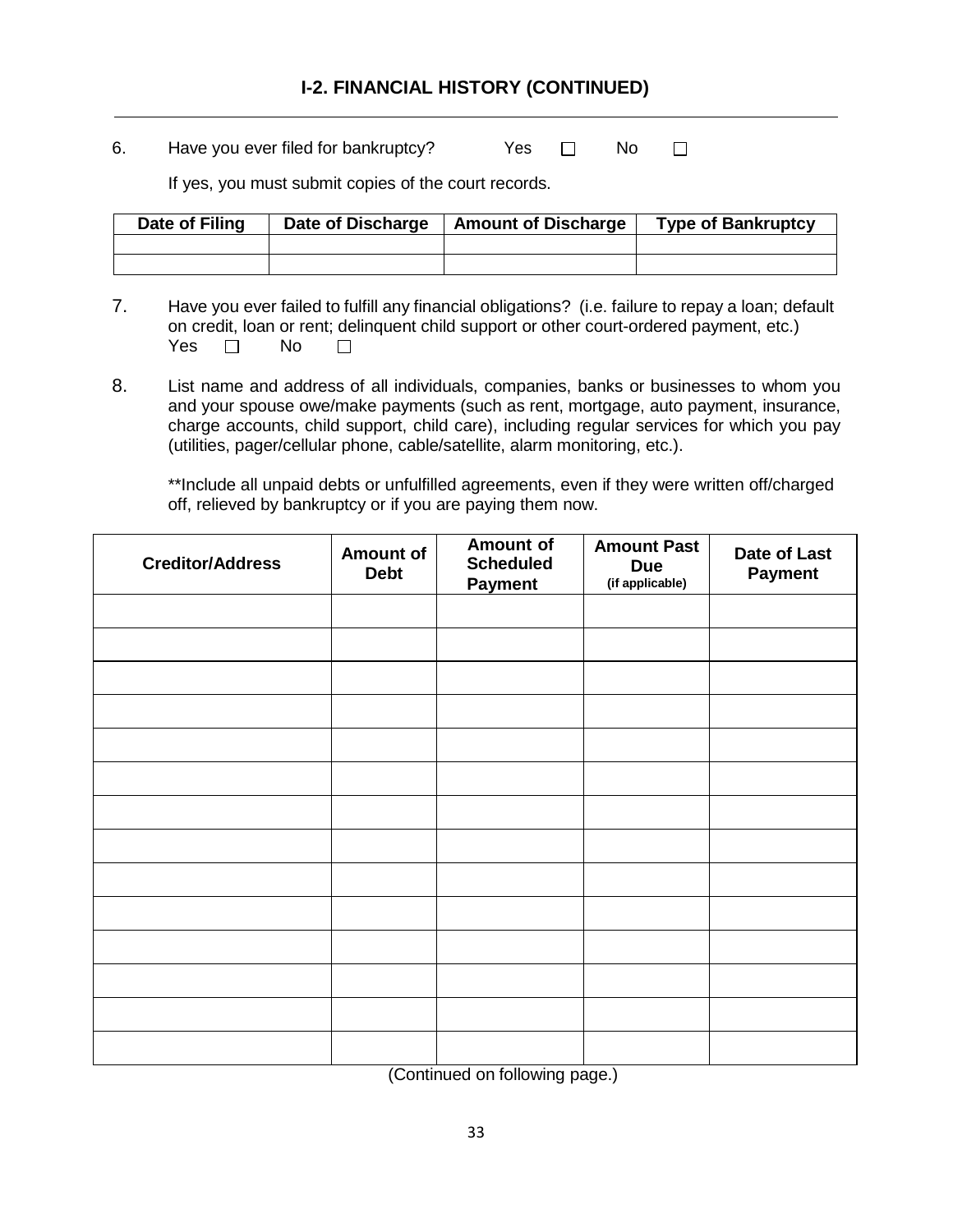## **I-3. FINANCIAL HISTORY (CONTINUED)**

| <b>Creditor/Address</b> | Amount of<br><b>Debt</b> | Amount of<br><b>Scheduled</b><br><b>Payment</b> | <b>Amount Past</b><br><b>Due</b><br>(if applicable) | Date of Last<br>Payment |
|-------------------------|--------------------------|-------------------------------------------------|-----------------------------------------------------|-------------------------|
|                         |                          |                                                 |                                                     |                         |
|                         |                          |                                                 |                                                     |                         |
|                         |                          |                                                 |                                                     |                         |
|                         |                          |                                                 |                                                     |                         |
|                         |                          |                                                 |                                                     |                         |
|                         |                          |                                                 |                                                     |                         |
|                         |                          |                                                 |                                                     |                         |
|                         |                          |                                                 |                                                     |                         |
|                         |                          |                                                 |                                                     |                         |
|                         |                          |                                                 |                                                     |                         |
|                         |                          |                                                 |                                                     |                         |
|                         |                          |                                                 |                                                     |                         |
|                         |                          |                                                 |                                                     |                         |
|                         |                          |                                                 |                                                     |                         |
|                         |                          |                                                 |                                                     |                         |
|                         |                          |                                                 |                                                     |                         |
|                         |                          |                                                 |                                                     |                         |

#### **(Attach additional pages, if necessary.)**

9. My total monthly debt is \$

CHECK THE APPROPRIATE BOX:

- $\Box$ I have listed all debts and payments due by myself or my spouse. There are no others except what is listed.
- I needed extra space and have continued to list all debts and payments on an attached  $\Box$ page. There are no other debts/payments owed by myself or my spouse, other than what is listed.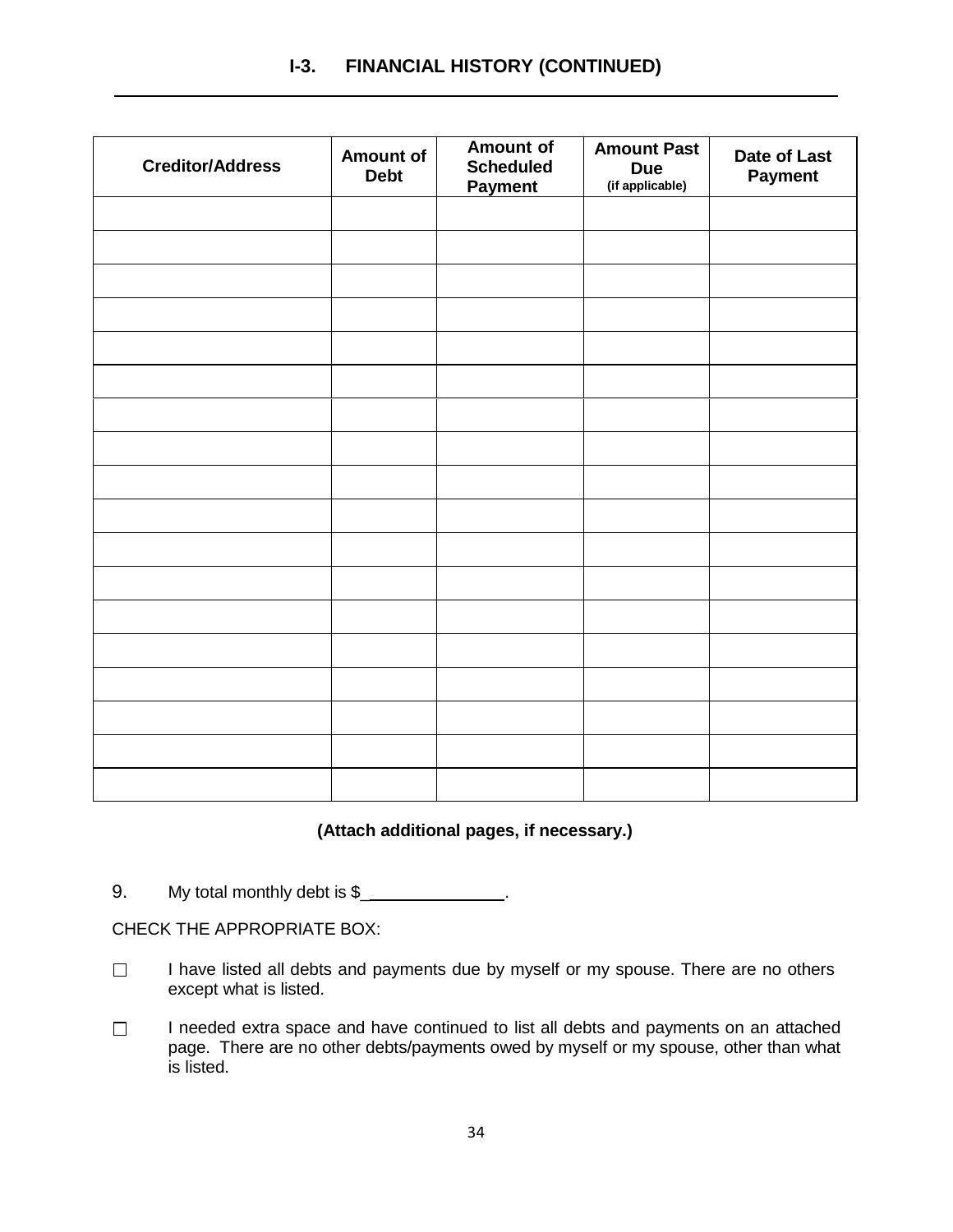1. List the full names of five persons who know you well enough to provide current personal information about you. List friends and others with whom you spend your personal time.

\*\*Do not list relatives, past/present employers or friends of your parents. Unless you socialize with the person, they are not a reference.

| Name / E-mail address | <b>Home Address</b> | <b>Work/Cell</b><br>Phone # | <b>Home Phone</b><br># | Relationship | Length of<br>Relationship |
|-----------------------|---------------------|-----------------------------|------------------------|--------------|---------------------------|
|                       |                     |                             |                        |              |                           |
|                       |                     |                             |                        |              |                           |
|                       |                     |                             |                        |              |                           |
|                       |                     |                             |                        |              |                           |
|                       |                     |                             |                        |              |                           |

#### **K. PERSONAL DECLARATIONS**

1. Are there any circumstances that would prevent you from fully performing the duties of the position for which you have applied, including working the required shifts?  $Yes \Box No$  $\Box$ 

If yes, explain:

2. Have you ever applied for any type of employment with any other law enforcement agency or fire department?

| Nο |
|----|
|    |

\*\*Failure to list any law enforcement agency or fire department application is grounds for immediate rejection, regardless of the date of the application.

| <b>Agency</b> | <b>Position</b> | Date of<br>Application | <b>Status</b> |
|---------------|-----------------|------------------------|---------------|
|               |                 |                        |               |
|               |                 |                        |               |
|               |                 |                        |               |
|               |                 |                        |               |
|               |                 |                        |               |
|               |                 |                        |               |
|               |                 |                        |               |
|               |                 |                        |               |

**(Attach additional pages, if necessary.)**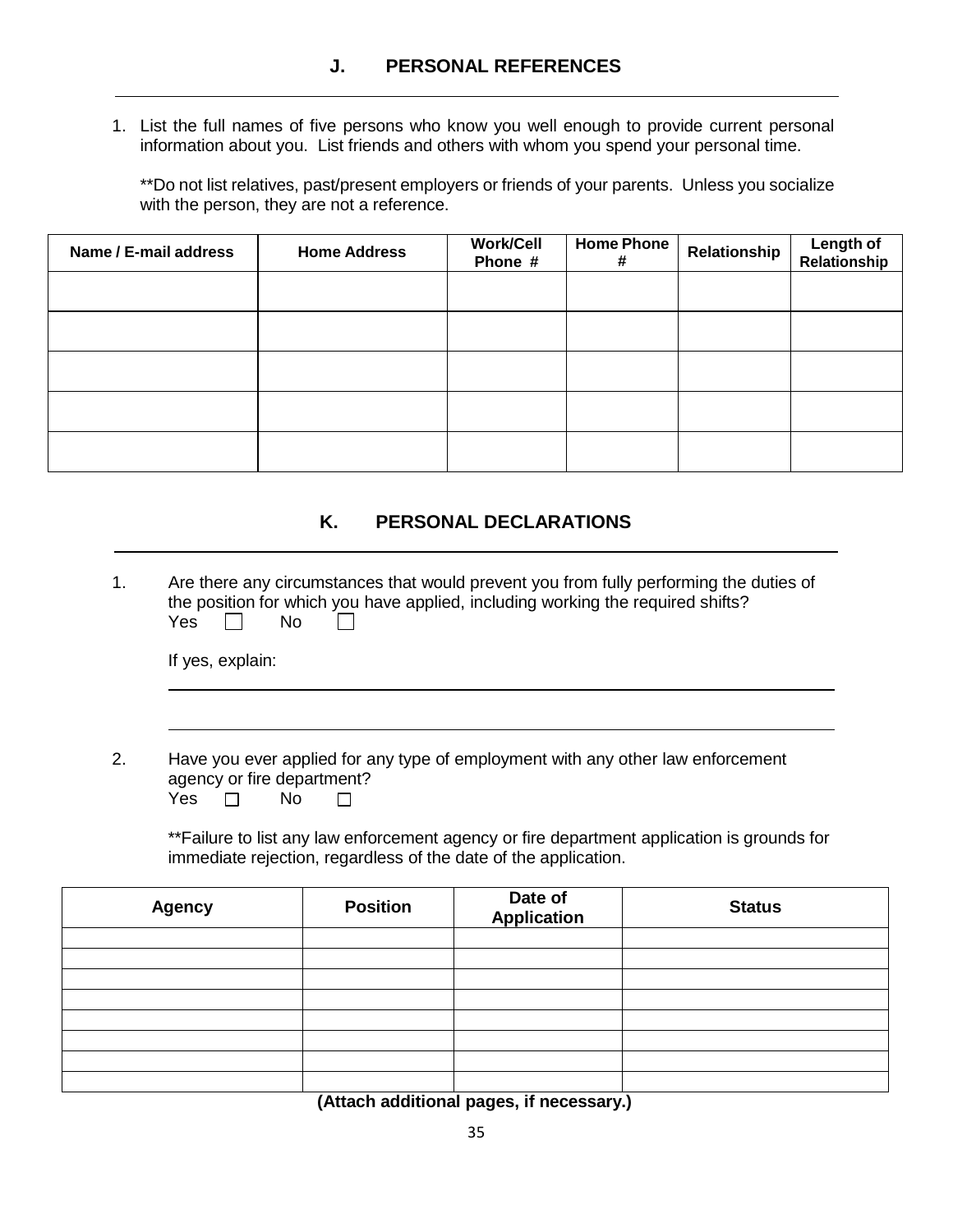3. List all vehicles you own or drive:

| Year<br><b>Model</b> | <b>Make</b> | <b>Model</b> | License<br><b>Plate</b> | <b>Registered Owner</b> |
|----------------------|-------------|--------------|-------------------------|-------------------------|
|                      |             |              |                         |                         |
|                      |             |              |                         |                         |
|                      |             |              |                         |                         |
|                      |             |              |                         |                         |
|                      |             |              |                         |                         |
|                      |             |              |                         |                         |

4. List your involvement in any organization, past or present (social, fraternal, professional, charitable, etc.) You are not obligated to list religious or political organizations, but you may list them voluntarily.

\*Any affiliation with a fire department as a Volunteer Firefighter must be listed in the Employment History Section.

| <b>Name/Address of Organization</b> | <b>Type of Organization</b> | <b>Dates of Membership</b> |
|-------------------------------------|-----------------------------|----------------------------|
|                                     |                             |                            |
|                                     |                             |                            |
|                                     |                             |                            |
|                                     |                             |                            |
|                                     |                             |                            |
|                                     |                             |                            |
|                                     |                             |                            |
|                                     |                             |                            |
|                                     |                             |                            |

**I hereby certify that there are no willful misrepresentations, omissions, or falsifications in the foregoing statements and answers to questions.**

**I am fully aware that any such misrepresentations, omissions or falsifications will be grounds for immediate rejection of my application, or if hired, termination of my employment.**

**Signature of Applicant Date of Preparation**